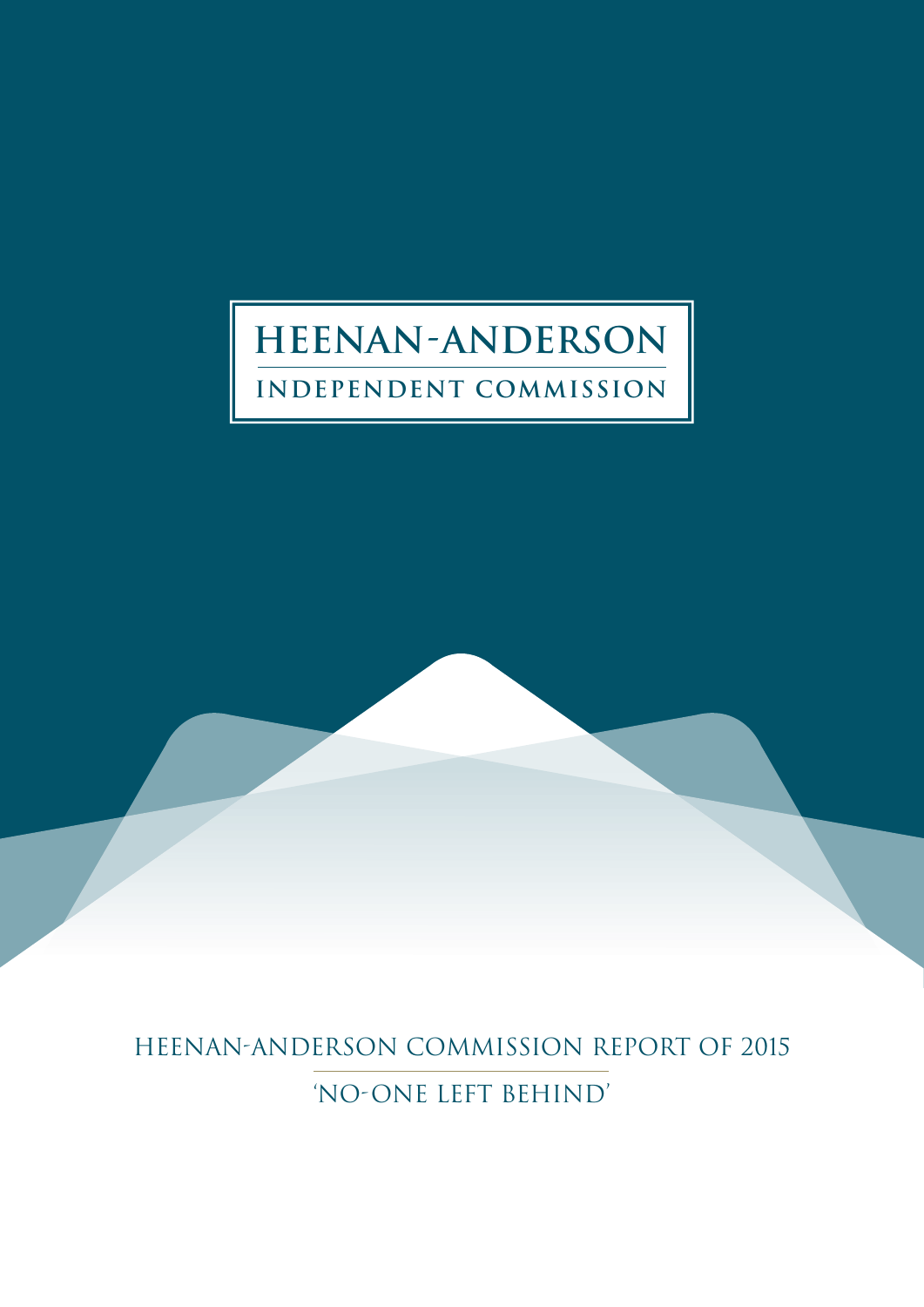| 5. ANALYSIS OF FINDINGS <b>Example 2006</b> 25 ANALYSIS OF FINDINGS |  |
|---------------------------------------------------------------------|--|
|                                                                     |  |
|                                                                     |  |
|                                                                     |  |
|                                                                     |  |
|                                                                     |  |
|                                                                     |  |
|                                                                     |  |
|                                                                     |  |
|                                                                     |  |
|                                                                     |  |
|                                                                     |  |

# CONTENTS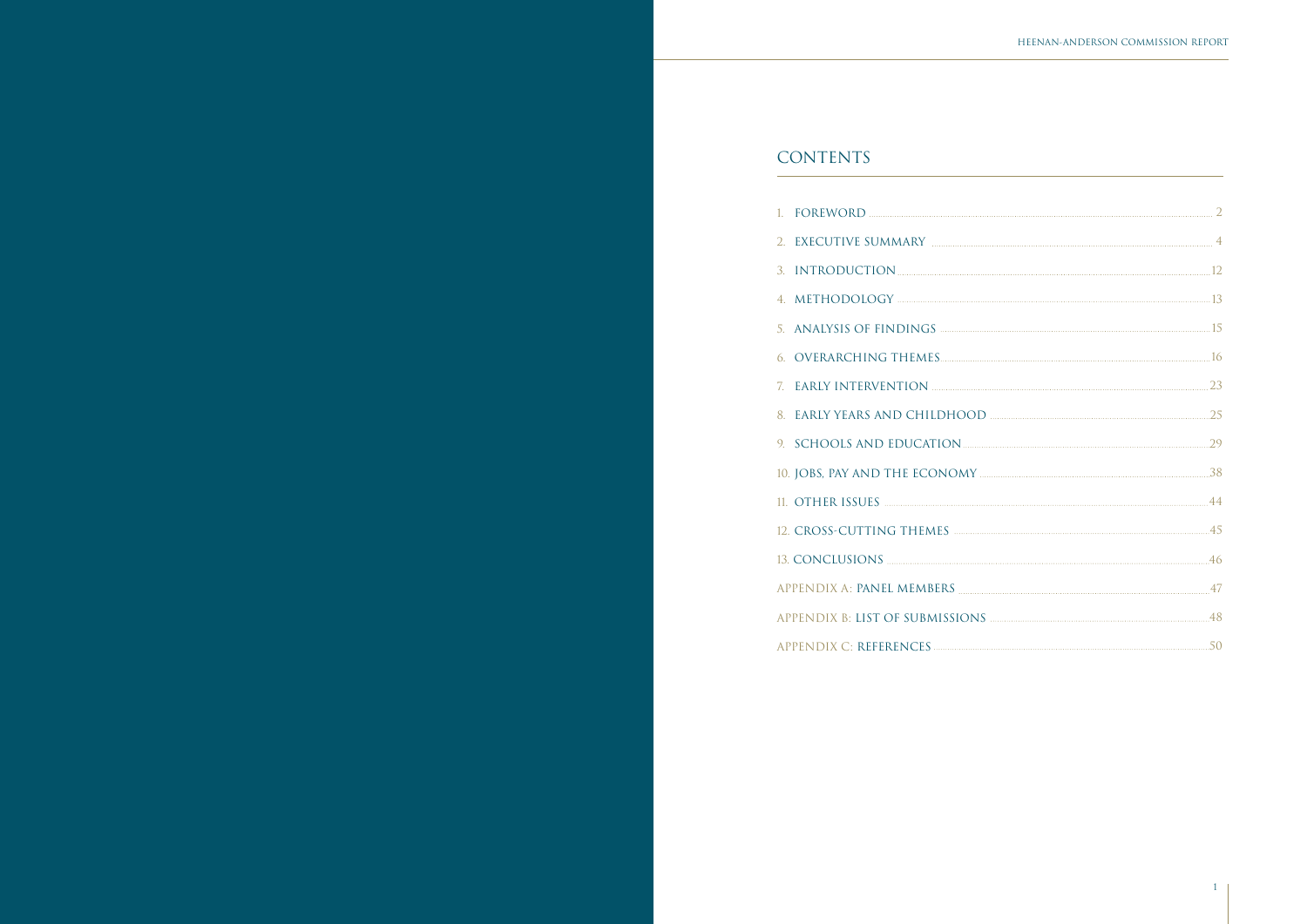

# FOREWORD

Creating prosperity is not a simple task, but is a complex, multidimensional issue that requires a comprehensive response. There is no panacea, no silver bullet. Employers, universities, parents, schools, local councils, voluntary and community groups all need to see it as a priority.

We firmly believe that the status quo is not an option as current levels of disadvantage and social exclusion impose substantial and growing costs on our society, including increased demands for services, reduced productivity, mental ill health, increased levels of hopelessness and reduced levels of cohesion. Living in poverty is particularly detrimental to children both in terms of their health and development, but also in terms of long-term socio-economic development and their ability to achieve their potential.

In times of austerity and huge economic challenges it is crucial that we use our limited resources in a targeted, efficient way which addresses issues for those most in need and prevents future generations from experiencing poverty. Northern Ireland urgently requires a flagship anti-poverty programme, which is a coherent cross-departmental strategy that enables working in a joined up way. As resources are limited and demands on services increase, we must review what we are doing and take radical steps to ensure outcomes can be improved. An audit of current interventions should be undertaken to identify gaps and eradicate duplication, while programmes that are not working should be discontinued.

There is a wealth of evidence nationally and internationally which highlights the importance of early intervention to reduce costs and lost opportunities further on down the line. Many existing strategies acknowledge the value of early intervention, but there is little evidence of this approach being adopted in a systematic way. Whilst some successes are evident, progress is too slow and uneven and delivering enduring pathways out of poverty has not been achieved.

Against a backdrop of unprecedented pressure on resources, we believe that the Northern Ireland Government must be ambitious around their determination to tackle poverty, inequalities and deprivation, through a focused comprehensive anti-poverty strategy with clear quantitative and qualitative targets. This way, all stakeholders can be involved and everyone knows what success looks like.

1 From our research it is apparent that a concerted effort is required around educational underachievement, economic inactivity, access to quality affordable childcare and reducing the numbers of people who are not earning or learning. Addressing these issues could transform communities and act as a catalyst for economic development. Negative perceptions of those affected by poverty and inequality influence the media and widen the gap between the 'haves' and the 'have nots'; however these perceptions do not reflect the reality for the majority of families in Northern Ireland. There are complex vicious circles of poverty, which can become endemic; yet these should not be viewed as unresolvable or as part of a broader political issue. We believe that it is time for a radical rethink of our approach, tackling the underlying causes rather than the symptoms.

A new holistic strategy is urgently required as poverty is a cost that we cannot afford and one that we should not be prepared to accept. It wastes potential and hinders economic growth.

The Westminster Government and the Northern Ireland Executive should make these issues a top priority as they renew their Economic Pact. We hope that the findings in this report will help to inform the debate around the future priorities for Northern Ireland and assist in achieving a political consensus, commitment and ambition to take on the key challenges that we face.



**Colin Anderson OBE** Commission Co-Chair

**Professor Deirdre Heenan** Commission Co-Chair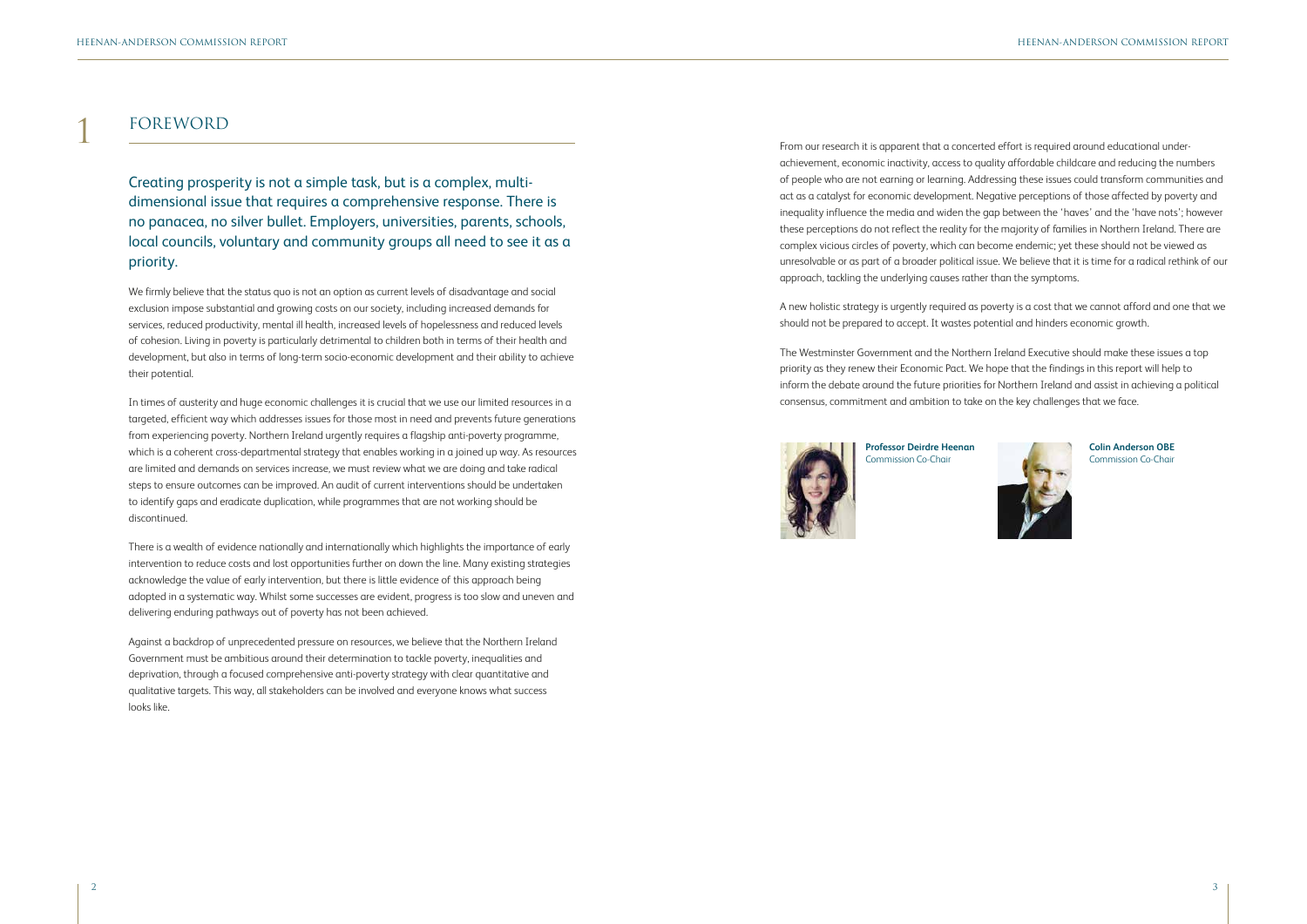# EXECUTIVE SUMMARY

Tackling intergenerational poverty and social exclusion should be a priority for any society, but in a society like Northern Ireland which is emerging from conflict the stakes are much higher. Endemic, entrenched poverty is the breeding ground for terrorism, organised crime and political extremism. If people do not see their lives and the lives of their families improving, they will inevitably question the benefits of the so called 'peace dividend'.

Despite significant efforts and a variety of initiatives by the devolved government, there is much more work to do in reducing poverty and intergenerational deprivation. The wards that were top of the deprivation tables twenty years ago are the same today. Whilst there is much good work being undertaken at community level by dedicated community workers and local groups they cannot hope to address the deep-seated causes of poverty and deprivation.

We are in the midst of a period of disengagement where the euphoria after the Peace Process has dissipated and been replaced by public cynicism and disappointment. As Knox (2014) has noted, Northern Ireland has been described as a 'post conflict' society with a stable political environment following the peace process, and yet it is a hugely segregated society with significant social deprivation. With peace came the promise of a 'peace dividend' for those most affected by the violence, however too many people still feel hopeless for the future.

Poverty and social exclusion were not reduced during the boom period. Consequently there is a widespread belief that it is impossible to tackle the causes of deprivation during this period of retrenchment, cuts and austerity; a sense that it is intractable and that dealing with it effectively is simply beyond our capabilities.

Yet we would argue that it is in these challenging periods that having a long-term vision underpinned by strategic thinking is essential. We need a renewed sense of purpose and direction that is ambitious for Northern Ireland and its future. Economic inactivity, long-term unemployment and low levels of educational attainment have stigmatised certain areas of Northern Ireland. We cannot afford another lost generation. There is an urgent need to tackle the underlying drivers of poverty and break cycles of poverty and social exclusion.

We focused on addressing poverty and social exclusion and the current policy responses. As this is not a discrete area a range of policy areas such as the economy, education, welfare, and health were discussed.

### **INTRODUCTION** 2.1

The Commission has not focused on the specific issue of welfare reform in this report. However, it urges all the Northern Ireland political parties to use the Stormont House and Stormont Castle Agreements as the basis for a fair and compassionate welfare system, which is affordable and sustainable on a long-term basis. What is clear from the evidence presented to this Commission is that the current welfare system should be significantly reformed. Whilst we acknowledge the existance of an economic strategy in Northern Ireland, we suggest there is a need for a specific strategy with a clear action plan to tackle economic inactivity, informed by international best practice.

The process of putting this report together has been challenging and daunting but a hugely invigorating exercise. It was dependent on people giving evidence, which they did in large numbers. The Commission expresses its gratitude to those who participated and contributed with testimony and documents.

In this review of poverty and social exclusion it was recognised that any assessment could not be focused solely on child poverty but would have to follow the total life cycle, identifying areas that were particularly important. Interventions are required at key points in the life-cycle and placing emphasis on the individual or individual households is also inadequate. This Commission has therefore concentrated on the social, economic and cultural issues that have allowed poverty and inequality to become endemic in large parts of Northern Ireland and be replicated by generation after generation.

### 2 **THE INDEPENDENT COMMISSION ON INTERGENERATIONAL POVERTY AND SOCIAL EXCLUSION IN NORTHERN IRELAND WAS ESTABLISHED IN SEPTEMBER 2014 BY THE SHADOW SECRETARY OF STATE FOR NORTHERN IRELAND, IVAN LEWIS MP.**  2.2

While the Commission examined issues in Northern Ireland it is believed that these recommendations may have broader resonance.

The Commission took evidence, written and verbal from over 600 participants. As there was already a plethora of statistical reports on Northern Ireland, it was decided that this report would use a qualitative methodology. It is based on the views and opinions of key stakeholders across society including government ministers, MLAs, business leaders, community workers, leaders in the community and voluntary sectors and academics.

Everything that follows in this report should be seen through the lens that persistent poverty is a complex, multi-layered, multi-faceted, difficult issue that defies a simple solution. It is not simply a dilemma that should be owned by government but is an issue that should concern all in a modern, dynamic, progressive society. This report is a means to start the conversation. It is hoped that it will give rise to debate, reflection and action.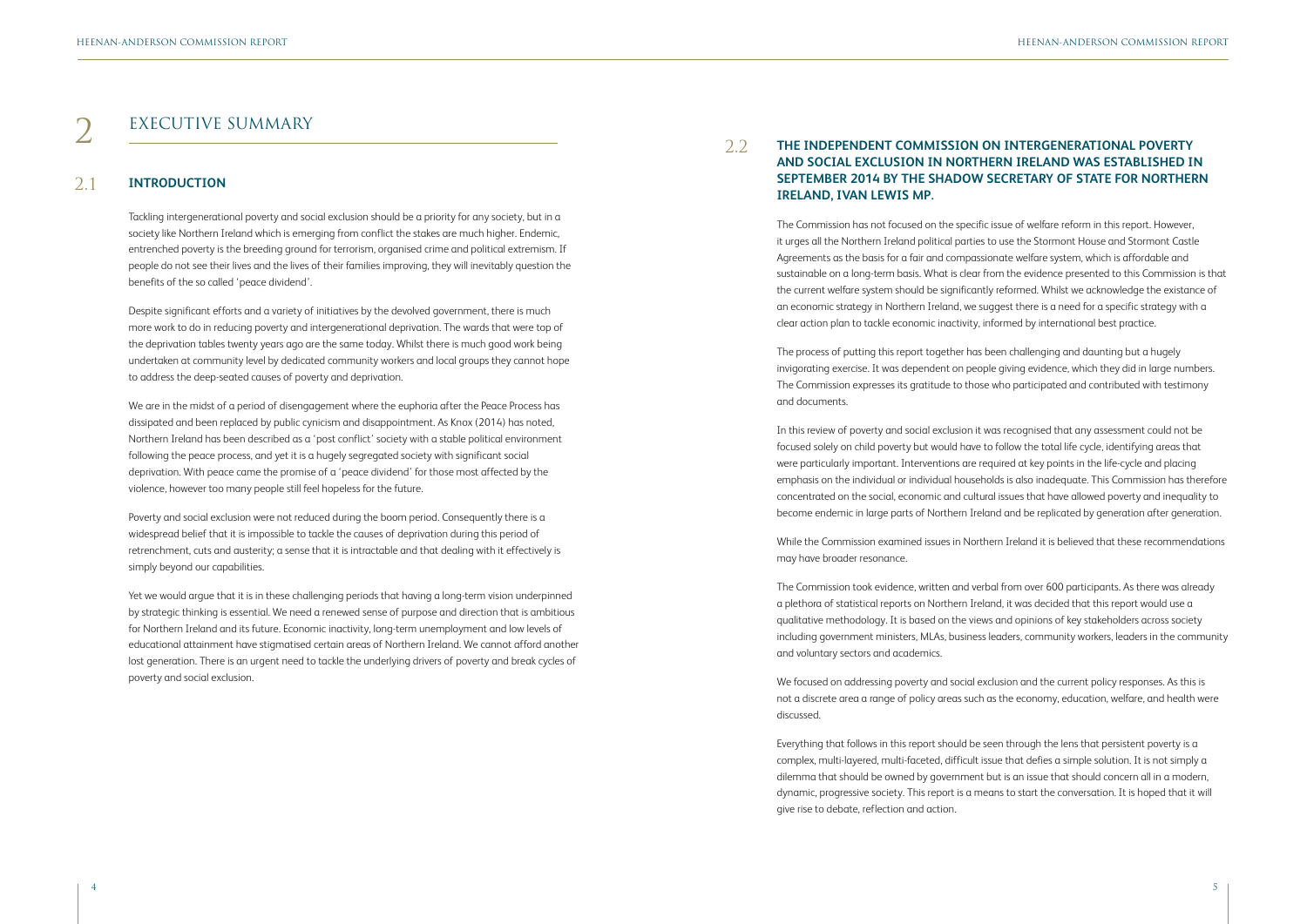Whilst the primary focus of this report concerns potential areas for improvement in policy and practice in Northern Ireland, it is important to acknowledge at the outset that Northern Ireland has been transformed in the past two decades. Significant investment in capital infrastructure has changed the physical landscape: for example the building of the Titanic Belfast, a major visitor attraction; the new Metropolitan Arts Centre; the rebuilding of the Lyric Theatre and opening of the Peace Bridge Derry-Londonderry. Northern Ireland's devolved government, the business community, civic society and many individuals deserve credit for this transformation.

- 1. Current interventions are short-term and lack focus.
- 2. Current interventions are reactive and current policy is failing to break cycles of poverty.
- 3. The education system would benefit from reform, in response to significant concerns around underachievement and leadership.
- 4. Poverty is poorly understood and stereotyped and there is a need for evidence-based policy making.
- 5. Greater collaboration between government nationally and in local Communities is a prerequisite to transformational progress.
- 6. Politicians have a difficult context to work in. However, there is a lack of confidence in the political structures.
- 7. Many of the causes of poverty are structural and related to issues such as distribution of wealth, power and opportunities
- 8. Policy innovations will require interventions at multiple levels.
- 9. Although many strategies have been devised to make a positive impact, some key strategies have yet to be put into action.
- 10. Whilst there has been significant political progress, many fundamental issues have not been addressed. There has been insufficient re-integration and fault lines have deepened.
- 11. There is an urgent need to think about new ways of doing things with meaningful measures of success.
- 12. There are disturbing low levels of aspiration amongst disadvantaged young people who cannot see how their opportunities and quality of life are likely to improve. This is too frequently matched by low expectations from some families, educationalists and communities.

We propose developing a long-term vision for 2050 with agreed interim objectives. This will require an inclusive and honest discussion about our country; acknowledging strengths and weaknesses and unlocking huge potential. What do we want our future to look like and how do we achieve it? We need to work together to produce a sustainable and attainable road map for Northern Ireland in order to galvanise government, business, civil society and communities to work together in unison towards collective goals.

### 13. The loss of human potential associated with poverty and social exclusion is not inevitable and

### **THE COMMISSION'S REVIEW OF THE EVIDENCE IDENTIFIED THE FOLLOWING KEY FINDINGS AND ISSUES:**  2.3

- problems are not intractable.
- 

14. Longitudinal research is required to identify and assess the drivers of poverty and social exclusion and track outcomes. This research could include oral histories and life histories.

The Commission's findings lead to 20 recommendations for change. Five overarching recommendations cover

- **1. A long-term vision for Northern Ireland Road Map to Prosperity**
- **2. The relationship between the Westminster Government and the Northern Ireland Executive**
- **3. Leadership**
- **4. A strengthened anti-poverty strategy**
- **5. A mental health strategy.**

A further 15 fall into four broad areas for action.

- Prevention and Early Intervention
- Early Years and Childhood
- Schools and Education
- Jobs, Pay and the Economy

## **Recommendation 1 – Vision 2050: Road Map to Prosperity and Social Justice**

### **SUMMARY OF RECOMMENDATIONS** 2.4

There is an urgent need to agree and develop a long-term vision for Northern Ireland. This road map will assist us to navigate the challenges and opportunities that we will face over the next three decades. This could be an invaluable tool for future proofing and unlocking the huge potential within this country.

# OVERARCHING THEMES – RECOMMENDATIONS 1 – 5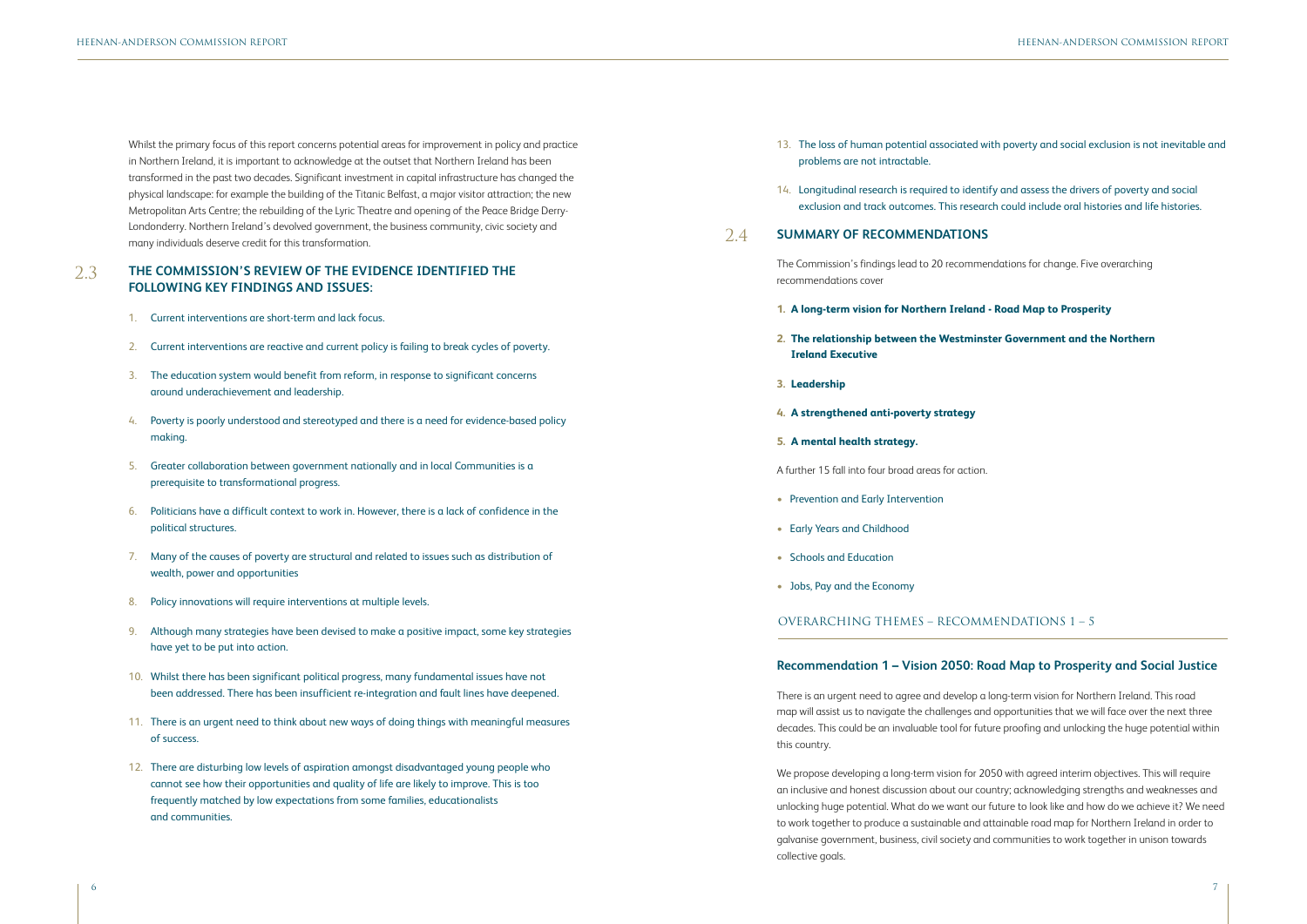The hope is that this vision will be rooted in the principle of equality of opportunity for all, where everyone has a chance of prospering and where future generations are able to achieve their full potential.

Setting a course based on a shared vision, which inspires positivity and hope, encourages an entrepreneurial attitude, breeds a collective confidence, cherishes effective schooling and drives a thriving economy open to all can truly be our legacy to subsequent generations. This blueprint could provide a focus for a more prosperous future.

## **Recommendation 2 – Refocusing joint working between the Westminster Government and the Northern Ireland Executive**

The Commission has identified five ways the Westminster Government and the Northern Ireland Executive can work more closely together to directly tackle poverty and intergenerational deprivation.

- 1. The Economic Pact should prioritise a significant reduction in worklessness and poverty as a key objective.
- 2. Corporation Tax should be devolved to Northern Ireland. However, the Northern Ireland Executive should ensure any reduction in the rate contributes to new jobs and growth, which contribute to a significant reduction in worklessness.
- 3. Consideration should be given to developing a City Deal in Derry-Londonderry to address regional inequalities and disparities. Interventions should be targeted and multi-dimensional, at the level of the individual, household and region or city. Enterprise zones could also be considered. This will require partnership between the Treasury and the Northern Ireland Executive.
- 4. A new joint committee of officials should be established to share best practice in tackling worklessness and poverty.
- 5. A Northern Ireland representative should sit on the Social Mobility and Child Poverty (SMCP) Commission.

## **Recommendation 3 – Leadership**

Northern Ireland needs to encourage and foster leaders at all levels of society who are willing to take risks and develop innovative solutions. We tend to be good at identifying problems but less skilled at identifying solutions. We recommend the creation of a Leadership Academy. This would be a partnership between the private, public and civil society sectors, to share ideas, knowledge and develop leadership skills.

### **Recommendation 4 – Comprehensive Anti-Poverty Strategy**

The recent judgement from the Northern Ireland High Court on the lack of an anti-poverty strategy should be addressed as a matter of urgency with an agreed definition of objective need and a robust action plan.

## **Recommendation 5 – Prioritising Mental Well-being**

The legacy of the troubles, including intergenerational trauma, means that Northern Ireland needs a world-class universal mental health system. There are substantial economic and social benefits not only from providing timely and efficacious treatments for mental disorders, but also from investing in people as potential parents and producing a social environment conducive to positive mental health and positive parenting. This will include the integration of mental health literacy, emotional intelligence, resilience and positive parenting into the early years and general school curricula at appropriate stages. This is one area where we believe that the UK Government should consider providing additional hypothecated funding to ensure that the Executive can make rapid progress in this area.

### **Recommendation 6 – Early Intervention**

The focus of policy and programmes should be a transformational shift from dealing with the social and economic cost of failure to intervening at the earliest stage possible to support individuals and families before they reach crisis point in their lives. This will require joined up government not only at Stormont, but in every community with minimum three year funding agreements for community organisations delivering positive outcomes. Individuals and families with the most complex challenges identified by the relevant agencies should have one designated key worker with access to a pooled budget. This budget should be linked to delivering clearly agreed outcomes, and be utilised flexibly and innovatively in partnership with civil society organisations.

### **Recommendation 7 – Childcare**

We welcome the Executive's recent draft Childcare Strategy and endorse their 2025 targets, one of which is to increase the number of childcare places from 56,000 to 100,000. We hope this will provide a platform to build a universal and affordable childcare system which must be the foundation of any effective plan to reduce economic inactivity and welfare dependency.

# **Recommendation 8 – Early Years Support**

Sure Start-type support should be available in every community bringing together anti-natal, postnatal, parenting and child development services in an integrated service.

# **Recommendation 9 – Sport and Creativity**

The power of sport and creative disciplines such as theatre, dance, film, television and the arts to build confidence and a competitive spirit from an early age are crucial in today's modern world. Sport, whatever discipline, can build social confidence and self-esteem, and instil pride, respect and understanding for one another. Embracing theatre and television/film skills, from performance to management can do the same.

## EARLY YEARS AND CHILDHOOD – RECOMMENDATIONS 7 – 9

# PREVENTION AND EARLY INTERVENTION – RECOMMENDATION 6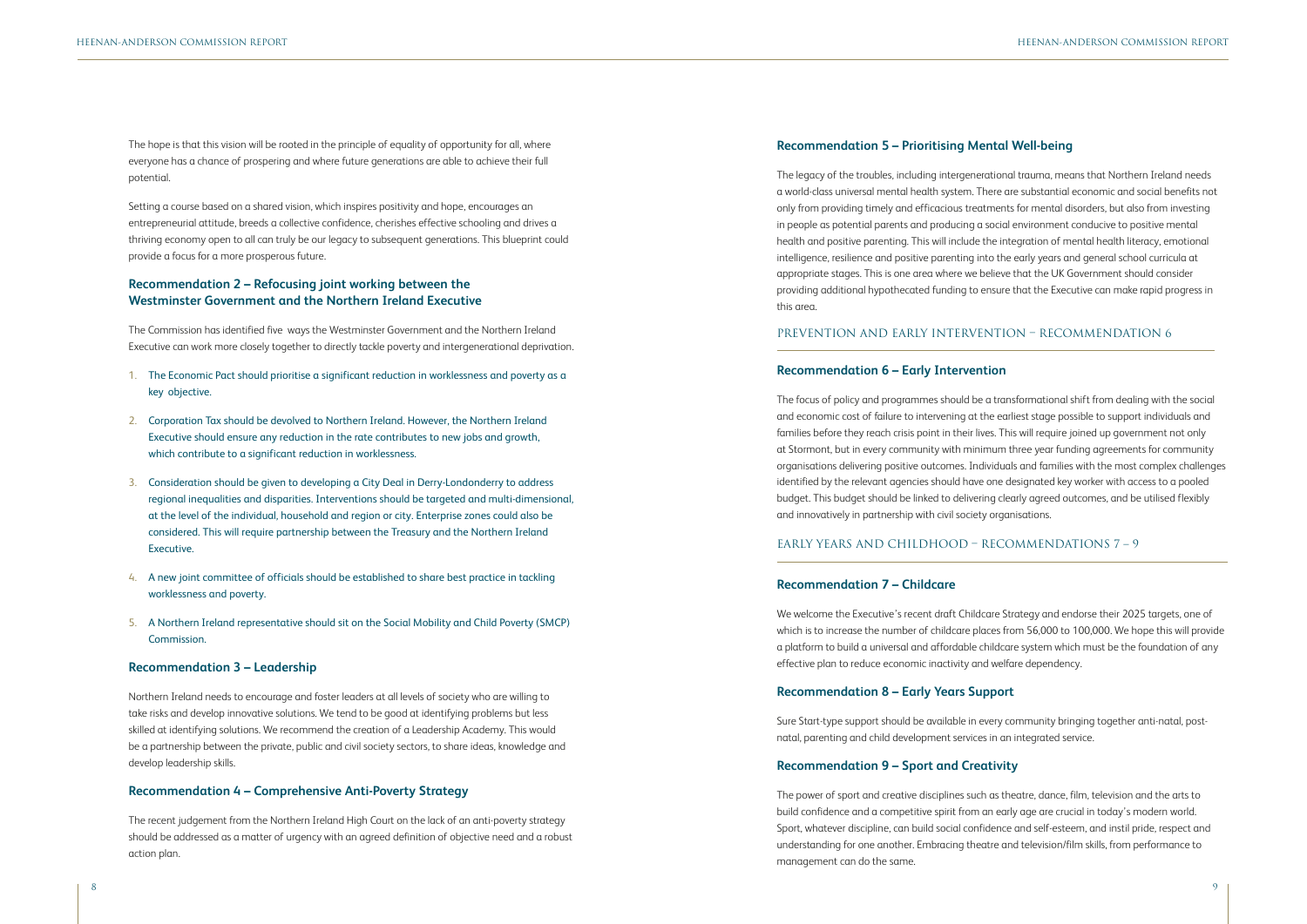Perhaps sports/creative schemes similar to the Dutch 'Sports Token' model, where disadvantaged families are entitled to a benefit that will make it affordable for their children to participate in sports and activity, could be considered.

Education is an area that is widely acknowledged to be central to tackling poverty and inequality. Low educational attainment correlates highly with socio-economic deprivation. People with no or low qualifications are at a much higher risk of unemployment, low pay, poor conditions and poor mental health.

### **Recommendation 10 – Academic Leadership**

The quality of leadership and management in schools is central to their success. Northern Ireland needs a Continual Professional Development (CPD) Framework for school leadership that reflects this. The Education and Training Inspectorate should move from the Department of Education and become an independent agency. A robust methodology could be developed and implemented to improve the performance of failing schools.

### **Recommendation 11 – Teach First**

Consideration should be given to introducing a 'Teach First' type programme in Northern Ireland. Teach First is a programme which supports graduates to teach in schools in disadvantaged communities.

### **Recommendation 12 – Closing the Attainment Gap**

### EVERY SCHOOL A GOOD SCHOOL – RECOMMENDATIONS 10 – 15

The attainment gap in education must be addressed as a priority. Progress toward raising attainment and closing the gap in reducing educational underachievement has stalled. Setting measurable targets to raise attainment and close the gap between children who are most and least disadvantaged must be a priority.

### **Recommendation 13 – End the 11+ Impasse**

When the transfer test was abolished in 2008 it was replaced by two different unofficial transfer tests, commonly known as the AQE and the GL. Education leaders and policymakers should consider alternative ways to assess children including the use of results from continual assessment.

### **Recommendation 14 – Bridge to Employment**

For all students, but especially those from disadvantaged backgrounds, making the link between educational attainment and jobs is essential. Consequently, every school should be supported to develop a strategic partnership with employers. This will help with student motivation and work experience. It also has the potential to create a team of mentors who can be crucial for young people who do not have a parent or carer supporting their educational progress.

# JOBS, PAY AND THE ECONOMY – RECOMMENDATIONS 16 – 20

# **Recommendation 15 – Options for 14-19 Year Olds**

The Northern Ireland Executive must undertake a fundamental review of 14-19 education with the aim to develop a system that delivers academic, vocational and combined options for all young people. The development of an integrated approach to 14-19 education is essential, as a partnership between schools, further education colleges and employers. The fact that Northern Ireland's six FE Colleges have new Level 3 Apprenticeships in place, which could be expanded to offer a greater range of careers options and self-employment, is a welcome development. Priority must be given to ensure vocational training is promoted and enhanced. This must be accompanied by a much improved careers advice service.

### **Recommendation 16 – The Living Wage**

On a phased basis, the UK Government should work with employers to ensure all workers in Northern Ireland earn a full Living Wage. Initially, this should include employer tax incentives.

### **Recommendation 17 – Workforce Skills Strategies**

Tackling worklessness should be a key element of updated workforce skills strategies for the IT, tourism, manufacturing and creative industry sectors. At the heart of these strategies should be a partnership between employers, Further Education (FE) colleges, universities and other training providers.

# **Recommendation 18 – Infrastructure Investment Summit**

The UK Government, working with the Northern Ireland Executive should organise a major Northern Ireland International Infrastructure Investment Conference to identify models of modernisation across the world, examine possible funding options and set new priorities for Northern Ireland.

# **Recommendation 19 – Start-up Survival Plan**

Research should be undertaken to ascertain why Northern Ireland has the lowest 5-year survival rate of business start-ups by region in the UK. The future success of Northern Ireland partially depends on global inward investment, but crucially also on our infrastructure and capacity to encourage start-ups and support small and medium sized enterprises to scale up.

## **Recommendation 20 – Work to Learn**

Enhancing opportunities within workplaces can help to address in-work poverty by creating 'work to learn cultures'. Targeted action is required in sectors where low-paid workers tend to be concentrated. Partnerships between education, business and industry need to be strengthened to develop career development opportunities.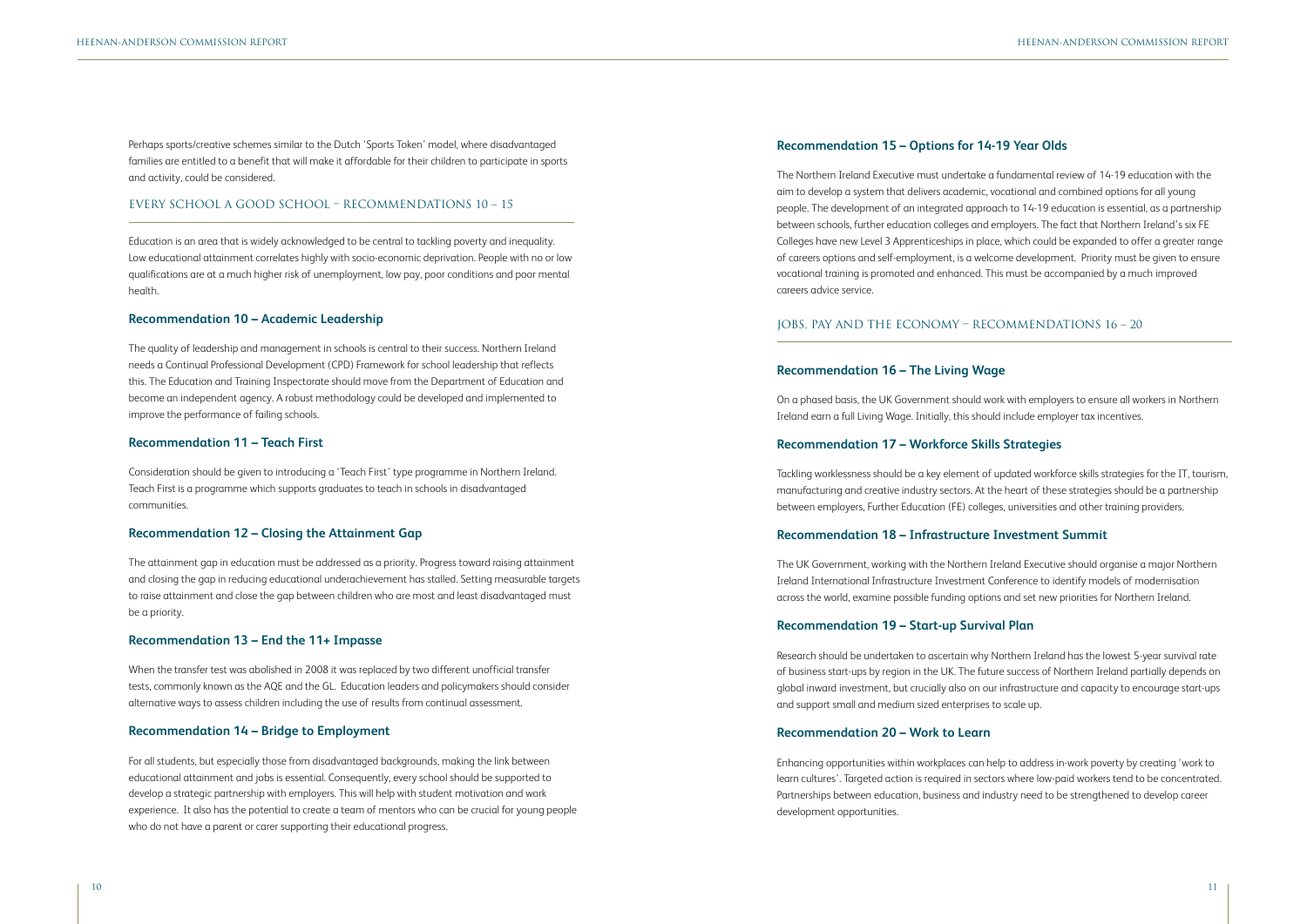# 3 INTRODUCTION 4 METHODOLOGY

The Heenan-Anderson Commission was established to examine the causes of the current levels of economic marginalisation and deprivation in Northern Ireland with specific reference to the intergenerational transfer of poverty. Specifically it was asked to consider how an incoming Labour Government would support the Northern Ireland Executive and issues affecting those who are at the margins of our community and currently feel they have no stake in the economy. Although Labour did not achieve electoral victory at the recent Westminster election, the views expressed in this report remain relevant and informative.

The Commission was co-chaired by Professor Deirdre Heenan and Colin Anderson OBE, supported by a panel of experts from academia, the trade union movement, trade bodies, the voluntary and community sector, and business. A full list of panel members is provided at **Appendix A**.

- the methodology
- our analysis of our findings
- our conclusions
- our recommendations and suggested actions

Our approach has been a mix of consulting with politicians, political parties, public bodies and community and voluntary organisations, as well as inviting submissions from a wide range of interested and impacted parties. It was encouraging to have received so many responses from key stakeholders, including voluntary sector bodies, public bodies, politicians, businesses, communities and other interested parties from right across Northern Ireland. We are also extremely grateful for all the participants who gave up their time to meet us and express their views and opinions.

It should be noted that the Commission is not in place to replicate or duplicate research and analysis that is currently taking place in Government or elsewhere in relation to the issues being discussed.

In the remainder of this report, we outline:

This is a report that reflects the views and perceptions of a range of individuals and groups across Northern Ireland. As a qualitative piece of research, it is focused on understanding experiences and perceptions and how they affect behaviours. Where appropriate we do however refer to published data and statistics. The Commission accepted submissions through a bespoke website and undertook purposive sampling. Participants were selected who were likely to generate useful data for the project.

 We believe the quality of submissions received, allied to a comprehensive and thorough stakeholder consultation programme, provides us with a wide range of views and perceptions. Interviews were conducted around a series of key questions and prompts for interviewees to discuss certain issues if they did not come up spontaneously. Some interviews were one-to-one, whilst others took the form of focus groups. Data was recorded using a dedicated note taker, who summarised issues to ensure they had been interpreted correctly. The information was systematically analysed using thematic analysis, identifying common issues and patterns that recurred.

### **QUALITATIVE APPROACH** 4.1

We spoke to over 600 stakeholders in a mix of one-to-one interviews, focus groups, and interviews. As part of this widespread consultation we engaged with:

- Over 40 MLAs
- Ministers from Finance, Social Development, Regional Development, Education, and Employment and Learning
- Party leaders
- Special Advisors and other Political Advisors in Northern Ireland and in London
- Westminster MPs
- Senior Civil Servants

### **STAKEHOLDER ENGAGEMENT** 4.2

We also spoke with a wider range of individuals and organisations across sectors in Northern Ireland and London including:

- NI Chamber of Commerce
- NI Children's Commissioner
- Unity of Purpose
- Teach First
- Make it Work
- Foyle Learning Community
- Public Health Agency
- Neighbourhood Renewal Areas
- Community groups
- Church leaders
- Youth leaders
- School principals and former principals
- Academics
- Young people
- Former prisoners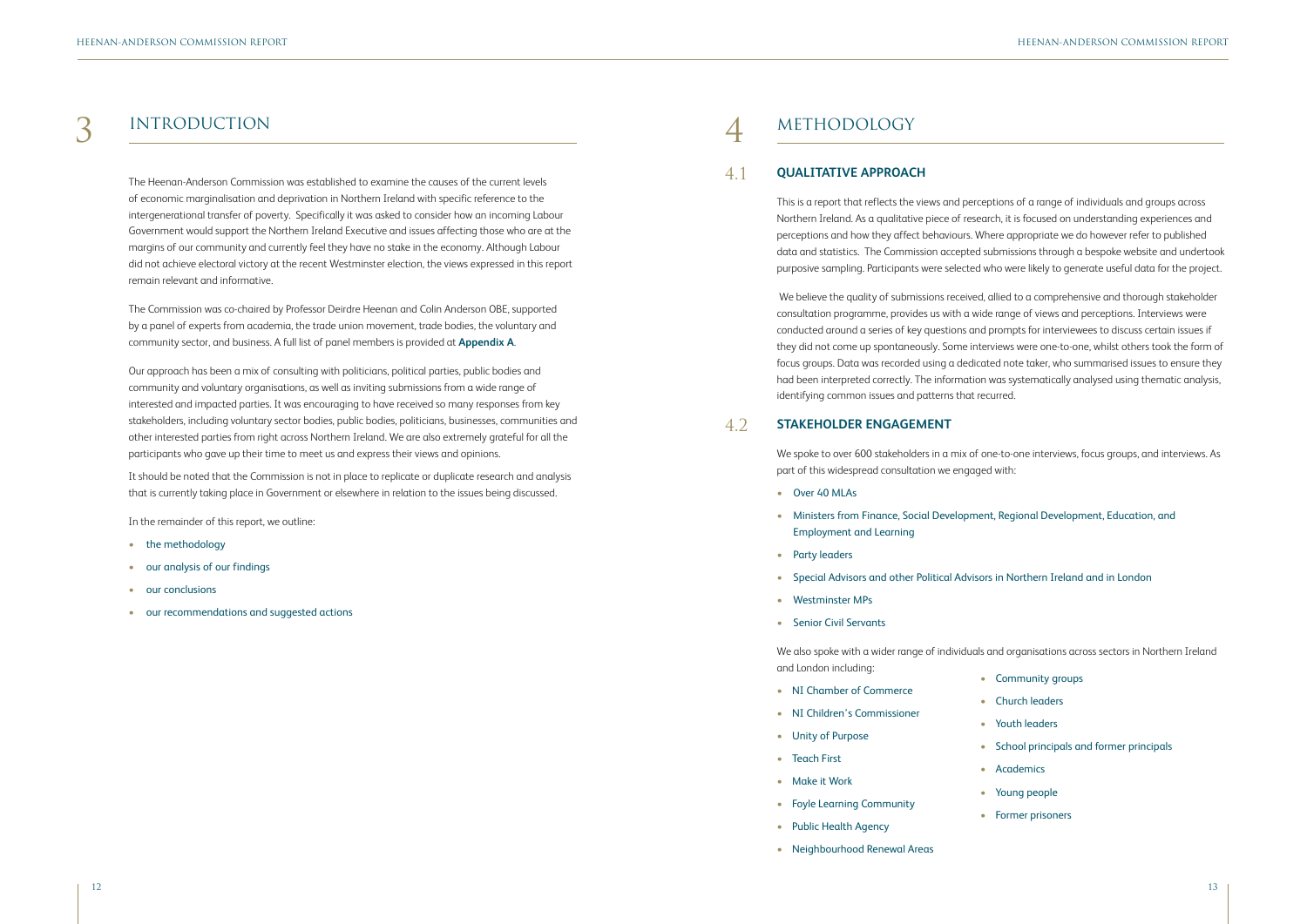In addition, we visited diverse voluntary and community groups in various local settings in Belfast and Derry/Londonderry. These groups, as well as showing us some of the work they were involved in, invited along members of the local community to discuss their key issues and recommendations with us. We found these visits and meetings invaluable in getting the opinions of those at the 'coalface' on the issues having the greatest impact on them, the causes, and the potential solutions.

The Commission received almost 100 submissions, both individual and collective. These were a mixture of specific, tailored responses to the terms of reference of the Commission, as well as more generic policy and research papers, not tailored specifically for the Commission, but which those submitting the papers felt would be of benefit. Contributors providing submissions included:

- Youth groups
- Community groups
- Trade unions
- Government agencies
- Student groups

A full list of submissions is provided in **Appendix B**.

# ANALYSIS OF FINDINGS

We analysed the comprehensive notes of our consultations and the totality of the submissions provided, seeking common themes and issues. We found a high degree of consistency about the key issues and root causes of the problems. In order to ensure openness, our exchanges took place on a non-attributable basis and we believe that this approach contributed significantly to the quality of the interactions.

As well as themes that related to specific elements of society such as education, work and early years, some themes were cross-cutting. These tended to be underlying themes at the macro level, relating largely to where we have come from and where we are today, the political system and how we work together. Where best practice was identified we have tried to incorporate it within the report.

- **Early Intervention and Prevention**
- Early Years and Childhood

It is worth noting that there were submissions received that covered issues that sit outside the remit of the Commission, but nevertheless are important in respect of future government policy. This included issues such as corporation tax, dealing with legacy issues, parades and support for victims. Therefore the themes we have identified here do not represent the totality of problematic issues facing the Northern Ireland Executive and an incoming Westminster Government. However, they do represent the views and perspectives of stakeholders on how to improve opportunities for those who are at the margins of their communities and currently feel they have no stake in the economy.

### **SUBMISSIONS RECEIVED** 4.3

### **INTRODUCTION** 5.1

It should also be noted that the nature of work such as this, where the focus is on root causes and solutions, tends to focus on what is not working, rather than success stories. However, where possible, we have tried to include what in the view of those consulted and those providing submissions is working, as well as what is broken and needs to be repaired.

We have grouped together responses in relation to various strands of society in Northern Ireland such as education, work and early years. It is difficult to consider any of these themes in total isolation – for instance, the building of new social housing may involve members of the local community taking up apprenticeships to undertake the work, it may bring communities together to discuss their needs, and it may improve the health and well-being of those re-housed in new, modern accommodation. However, it is useful to consider each theme individually in the first instance to provide a flavour of the feedback received, as well as enabling us to consider the suggestions and recommendations made for improving opportunities for those most impacted. So, together with an analysis of each theme, including background information where required and an overview of the input received, this report also presents the recommendations that we have identified for each theme – a total of 20, including 5 Overarching Recommendations.

### **THEMES** 5.2

In Chapters 6 through 10, this report will examine the Overarching Themes, together with the associated recommendations, followed in turn by:

Other issues also arose as part of this consultation and these are discussed in Chapter 11.

## • Schools and Education

### • Jobs, Pay and the Economy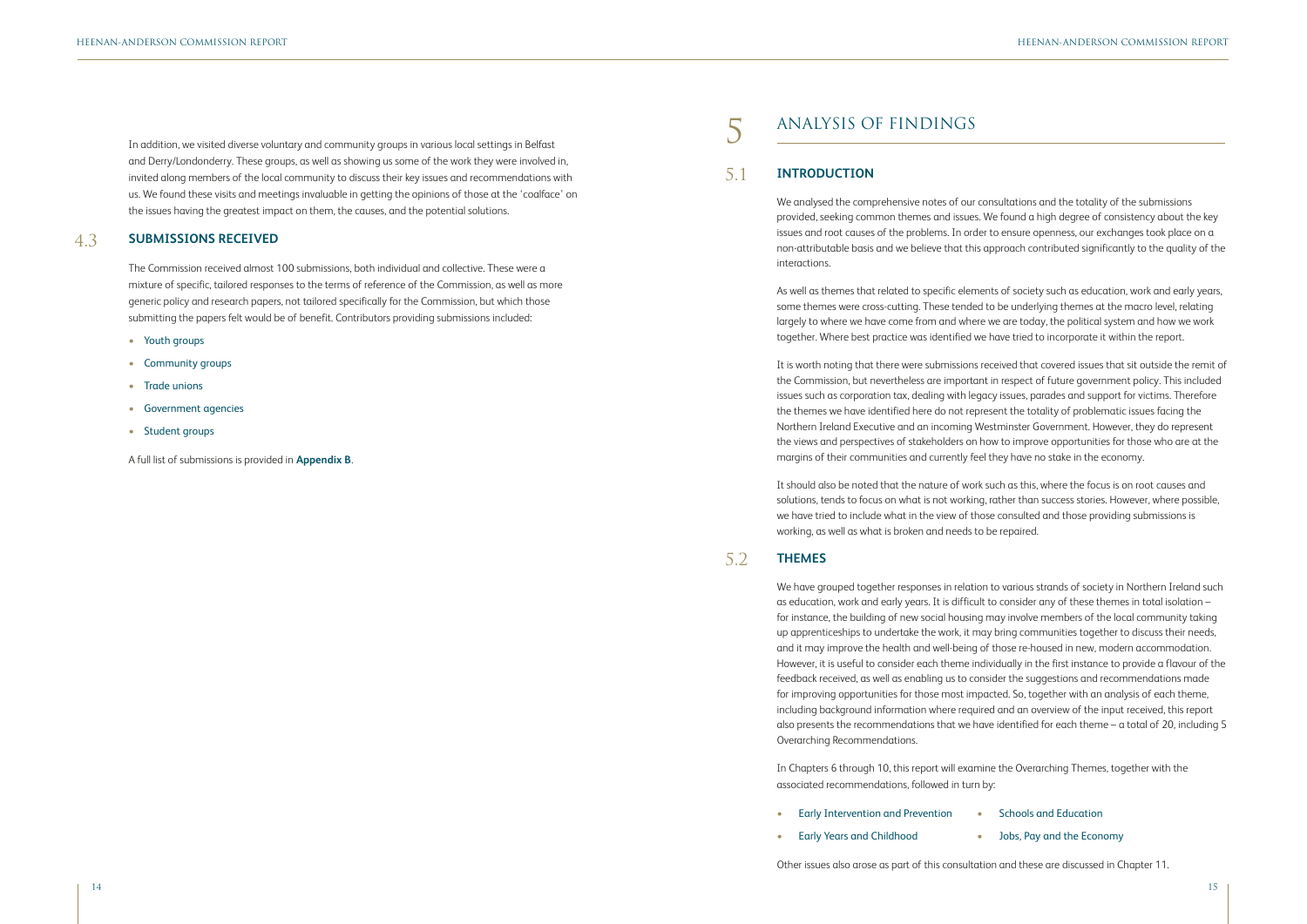# $\sigma$  overarching themes – recommendations 1 – 5

Building a new vision for Northern Ireland is crucial in achieving the overarching goal of making Northern Ireland a better place to grow up in. The vision needs to have broad support across all sections of society. A strategic unified vision can allow society to navigate through the more difficult times, by coalescing around a set of shared ideals. It can articulate collective values and norms by providing a meaningful sense of purpose. As the Civic Forum (2002) noted Northern Ireland has never had a public debate about what type of society it should be.

The recent Carnegie Trust Report on Wellbeing (2015) also noted that in order to move forward, we need to have an idea of where we are going which has the support of the majority of citizens. The current disconnect between government and citizens which is by no means unique to Northern Ireland is damaging and should be replaced by a sense of collective ownership and engagement focused on shared ideas.

Scandinavian countries are distinctive because they have decided what kind of societies they want to be and have crystallised this through prioritisation of specific policies such as free universal childcare. In Northern Ireland after a period of sustained devolution and relative stability, we need to provide a framework which will enable us to face with confidence the challenges that will confront us over the next few decades. Business as usual is not an option; we need to ensure that we are all moving in the same direction.

In Northern Ireland these challenges include:

- An economy that is over-reliant on the public sector
- An underbelly of sectarianism and division
- An ageing population
- Increasing income inequality and child poverty
- Underachievement and segregation in the education system

Vision 2050 is about having an inclusive and honest discussion about our country; acknowledging strengths and weaknesses and unlocking huge potential. What do we want our future to look like and how do we achieve it? It is a sign of maturity that we can have this conversation compared to a time more recently when this couldn't even have been considered. Our best and brightest individuals need to work together to produce a sustainable and attainable road map for Northern Ireland in order to galvanise industry, government, business and our society to work together in unison towards collective goals.

The hope is that this vision will provide equality of opportunity for all, where everyone has a chance of prospering and one in which future generations are able to achieve their full potential.

### **THE VISION** 6.1

Setting a course based on a shared vision, which inspires positivity and hope, encourages an entrepreneurial attitude, breeds a collective confidence, cherishes effective schooling and drives a thriving economy open to all can be our legacy to subsequent generations. The challenges to agree a vision that can attract significant social and political commitment.

For example, Northern Ireland could aspire to have a life expectancy in the top ten in the world by 2050. This in turn would result in much more nuanced and integrated policy responses to health and inequalities than is currently the case, as life expectancy varies hugely across and within communities. Beyond this, it could lead to a much more coherent approach to public service delivery.

# **Recommendation 1 – Vision 2050: Road Map to Prosperity and Social Justice**

There is an urgent need to agree and develop a long-term vision for Northern Ireland. This road map will assist us to navigate the challenges and opportunities that we will face over the next three decades. This could be an invaluable tool for future proofing and unlocking the huge potential within this country.

Notwithstanding devolution, there are many areas of policy which would benefit from closer joint working between the Westminster Government and The Northern Ireland Executive.

The Economic Pact: *Building a Prosperous and United Community* has delivered a number of important successes including progress on research and development, communications infrastructure and greater global inward investment. However, a greater focus on how new jobs and growth can be utilised to tackle poverty and worklessness would be beneficial. The Economic Pact between the Westminster Government and Northern Ireland Executive could be recalibrated to have a sharper focus on reducing inequality. Where policy responsibility is devolved we would encourage the sharing of best practice and find opportunities to work together on innovation, which will benefit not only Northern Ireland, but also the rest of the UK.

### **WESTMINSTER GOVERNMENT AND NORTHERN IRELAND EXECUTIVE: PARTNERSHIP** 6.2

Devolution of corporation tax could play an important role in increasing inward investment in Northern Ireland and supporting the rebalancing of Northern Ireland's economy. However, it is not a panacea for tackling poverty and worklessness. It needs to be part of a broader package which includes increasing the skills base and improving infrastructure. Increased connectivity across communities is necessary to foster a strong business environment. Corporation Tax should be devolved to Northern Ireland. However, the Northern Ireland Executive should ensure any reduction in the rate contributes to new jobs and growth which specifically lead to a significant reduction in worklessness.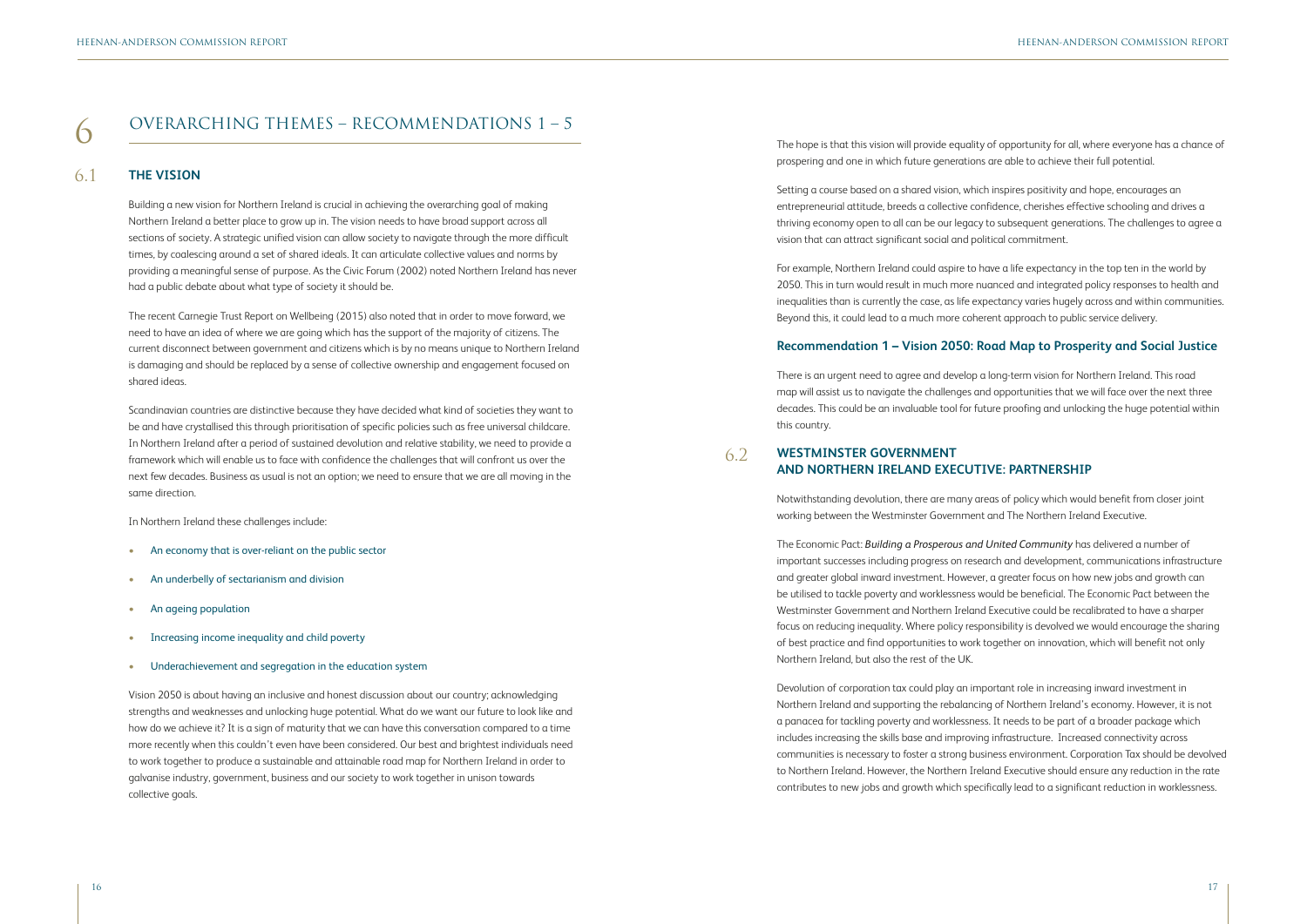Consideration should be given to developing a city deal in Derry-Londonderry to address regional inequalities and disparities. A city deal is a UK-wide initiative which aims to help a city or region boost investment, promote growth and create jobs. This would involve a different approach to doing things and the devolution of assets to support tailor-made interventions. It allows local people greater control over shaping their future. In 2013 city deal packages were concluded in 20 smaller cities in England and the first Scottish deal for Glasgow was completed in early 2015. Enterprise zones could also be considered as a way of helping regional growth.

Derry and Strabane are top of the deprivation league table with the highest rates of unemployment, highest rates of economic inactivity, highest levels of free school meal entitlement, highest levels of housing stress and lowest levels of life expectancy. By giving Derry-Londonderry the power to make decisions about its infrastructure through targeted, multi-dimensional support at the level of the individual, household and region or city this would lead to economic regeneration and a redressing of regional inequalities. The Treasury and the Northern Ireland Executive should work in partnership to achieve this and the Executive should also work with cities like Armagh, Newry and Lisburn in a similar way.

The Social Mobility and Child Poverty Commission (SMCP) monitors the progress of the government and others in improving social mobility and reducing child poverty in the United Kingdom. The framework is already in existence and performs its analysis and advisory functions effectively, yet currently no Northern Ireland representative sits on the body. All parties involved could benefit from an increased Northern Ireland presence on this Commission in developing a better-informed and well-rounded organisation that considers areas of child poverty across the UK. In Northern Ireland the relative rate of child poverty is 22% compared to a UK average of 17%. Similarly the rate of absolute poverty is 25% compared to the UK average of 20%. In real terms this means that there are around 50,000 children in NI living in severe poverty. It seems only rational that those areas experiencing the highest levels of disadvantage and deprivation, like Northern Ireland, where the percentage of child poverty is significantly higher than the UK average, should have a voice through a strong presence on the Commission.

# **Recommendation 2 – Refocusing joint working between the Westminster Government and the Northern Ireland Executive**

There are five ways the Westminster Government and the Northern Ireland Executive can work more closely together to directly tackle poverty and intergenerational deprivation.

- 1. The Economic Pact should prioritise a significant reduction in worklessness and poverty as a key objective.
- 2. Corporation Tax should be devolved to Northern Ireland. However, the Northern Ireland Executive should ensure any reduction generates new jobs and growth which contribute towards a significant reduction in worklessness.
- 3. Consideration should be given to developing a City Deal in Derry-Londonderry to address regional inequalities and disparities, as interventions should be targeted and multi-

## dimensional at the level of the individual, household and region or city. Enterprise zones could also be considered. This will require partnership between the Treasury and the Northern

Ireland Executive.

### 4. A new joint committee of officials should be established to share best practice in tackling

- worklessness and poverty.
- Commission.

### 5. A Northern Ireland representative should sit on the Social Mobility and Child Poverty (SMCP)

We have met and heard from leaders during the course of consultations and submissions. Indeed when we consider a lot of the best practice that we present in this report, it very often came down to individuals. Inspirational school principals, community representatives, business people – essentially people who have wanted to make a difference, who have analysed what is not working and have developed creative and practical solutions. Many respondents reflected on the need to be inspired by role models and the importance of sharing good practice.

However, quite a few consultees and submissions referred to the need for 'leadership from the top'. The North Belfast Partnership pointed out that Northern Ireland is emerging from the chaotic and dysfunctional period of the 'Troubles' and the current system of governance at regional and city level still needs time to grow to deliver a vision for stability and growth across all sections of society.

The need for public sector reform emerged as a key concern amongst many of the respondents. Issues mentioned included the requirement for cross-departmental working, increased responsiveness to the needs of users, improved policy-making capacity and increased efficiency. It was also noted that unlike their counterparts in Scotland and Wales, local councils did not get involved in addressing issues of poverty and deprivation. However it was hoped that the new reconfigured councils would use their new and existing powers in public health and economic development to develop effective local solutions.

### **LEADERSHIP** 6.3

We would emphasise again that these are the viewpoints and perspectives of the stakeholders consulted and submissions provided, and are not to be viewed as 'facts'. It is also not to ignore the work and effort put in by political and public sector leaders which is considerable and substantial. An elected politician made the observation that politicians, and indeed the civil service, cannot be expected to do everything themselves. The politician suggested the seconding of experts to provide input, advice and guidance on specialist issues.

## **Recommendation 3 – Leadership**

Northern Ireland needs to encourage and foster leaders at all levels of society who are willing to take risks and develop innovative solutions. We tend to be good at identifying problems but less skilled at identifying solutions. We recommend the creation of a Leadership Academy. This would be a partnership between the private, public and civil society sectors which would share ideas, knowledge and develop leadership skills.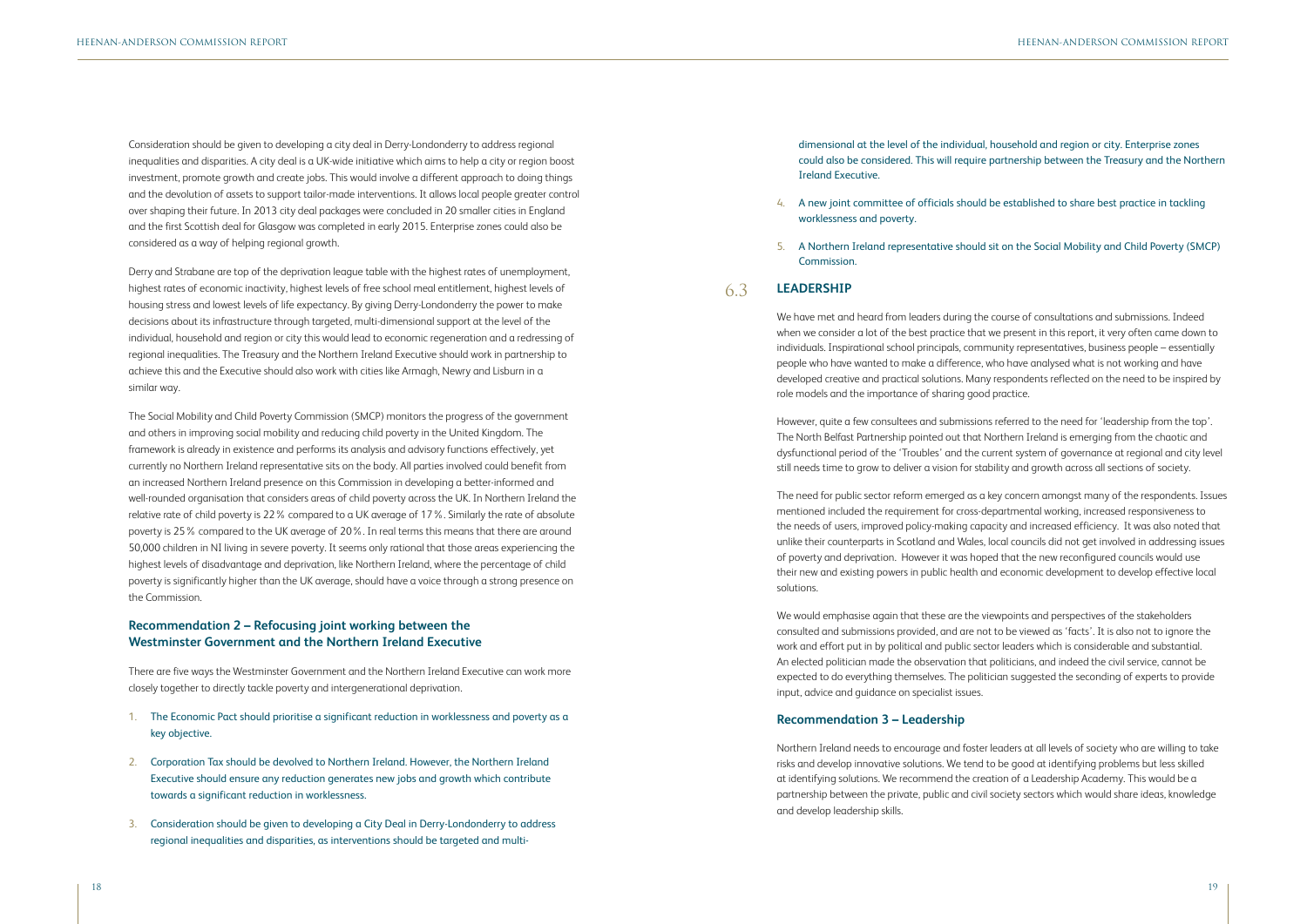The terms of the St Andrew's Agreement of 2006 placed a legal duty on the Executive Committee of the Northern Ireland Executive 'to adopt a strategy setting out how it proposed to tackle poverty, social exclusion and patterns of deprivation based on objective need.' The corresponding strategy was published in November 2006 under the title *Lifetime Opportunities*.

A recent judgement from the Northern Ireland High Court in a Judicial Review held that while the Executive had adopted the 'architecture and principles' of *Lifetime Opportunities* there was no evidence it was ever crafted into a road map designed to tackle the issues of poverty, social exclusion and patterns of deprivation. This should be addressed as a matter of urgency with an agreed definition of objective need underpinning a holistic strategy with a robust action plan.

The strategy target to end child poverty by 2020 will be missed by a considerable measure. There has been limited discussion on the impact of this missed target and what measures will be taken to address it. The impact of a low wage economy and the continuing backdrop of austerity mean child poverty is likely to significantly increase. Of particular concern is the increase in child poverty in working families, as it is frequently argued that work is the surest way out of poverty. In order to effectively tackle child poverty, it is essential to address the root causes rather than the symptoms. Whilst there has been broad support for initiatives such as the OFMDFM funded Signature Project, there is also concern that these interventions are short-term with limited funding.

Services should be joined-up, and commissioned and delivered in partnership with the people who use them.

### **Recommendation 4 – Comprehensive Anti-Poverty Strategy**

The recent judgement from the Northern Ireland High Court on the insufficient anti-poverty strategy should be addressed as a matter of urgency with an agreed definition of objective need underpinning a holistic strategy with a robust action plan.

A healthy, productive workforce is the key to economic growth and prosperity. Strong mental health is fundamental to that goal, and an emerging body of evidence points to the need to prioritise and address the mental health needs of the Northern Ireland population for the economy to flourish.

As Beddington et al (2008) point out in their 'mental wealth of nations' article; one of the key factors in the promotion of a competitive economy is wealth in 'mental capital'. If an economy is to thrive, a (mentally) healthy workforce is key. There is unequivocal evidence of high levels of chronic and serious mental health disorders in the Northern Ireland population, in comparison with other western

countries. This undoubtedly has a significant economic impact and the failure to adequately address these mental health issues has clear consequences for the economy for future generations. The use of effective treatments and interventions in individuals can not only alleviate individual suffering, but can also strengthen future communities.

### **CHILD POVERTY** 6.4

It has been estimated that approximately a 25 per cent larger share of the population suffer from health disorders in Northern Ireland than in England and Scotland (McWhirter, L, 2002). The prevalence and economic costs of mental illness emerged as major concerns in Northern Ireland. There was a strong belief that mental health issues were poorly understood, under resourced, stigmatised and services were inappropriate, poorly funded and focused on medicating issues rather than addressing root causes. Additionally there was a belief that there was a general acceptance of relatively high levels of mental ill-health. Policy makers had not effectively and systematically addressed the issue; as a result, a lack of appropriate interventions meant children were replicating behaviours of their parents.

### **MENTAL HEALTH** 6.5

There was a general agreement that despite the peace process, recent decades had witnessed increased levels of mental disorder and ill-health. Whilst levels of mental ill-health have risen across Western societies, the years of violence associated with the Troubles have added an additional burden and have contributed to high rates of chronic and severe mental health problems and substance abuse.

### **MENTAL ILLNESS IN NORTHERN IRELAND** 6.5.1

As the Bamford Review (2006) highlighted, the impact of the Troubles on mental health cannot be considered in isolation. There is a clear link between mental health and social and economic issues in Northern Ireland, and deprivation is a key variable dictating the degree to which the Troubles impacts on individuals and communities.

Mental disorders bring significant economic costs and therefore significant economic benefits can result from providing timely and appropriate treatments and interventions to those affected. The Northern Ireland Association for Mental Health (NIAMH), found that the annual direct costs of medication and treatment associated with mental health conditions in Northern Ireland, in 2003 for example, was in the region of £372 million (NIAMH, 2005).

NIAMH have noted that those who were unemployed were around twice as likely to have a potential psychological illness and worklessness itself can lead to symptoms of depression.

# **THE ECONOMIC COST OF MENTAL ILLNESS AND TRAUMA**  6.5.2

Investment in effective therapies and treatments for mental health disorders represent an overall investment on productive potential and the promotion of economic growth. There is clear evidence supporting the use of treatments for mental disorders and the economic effectiveness of early intervention, treatments and population level policies to address these issues. Northern Ireland's integrated structures of health and social care mean that the system is well positioned to adopt holistic approaches.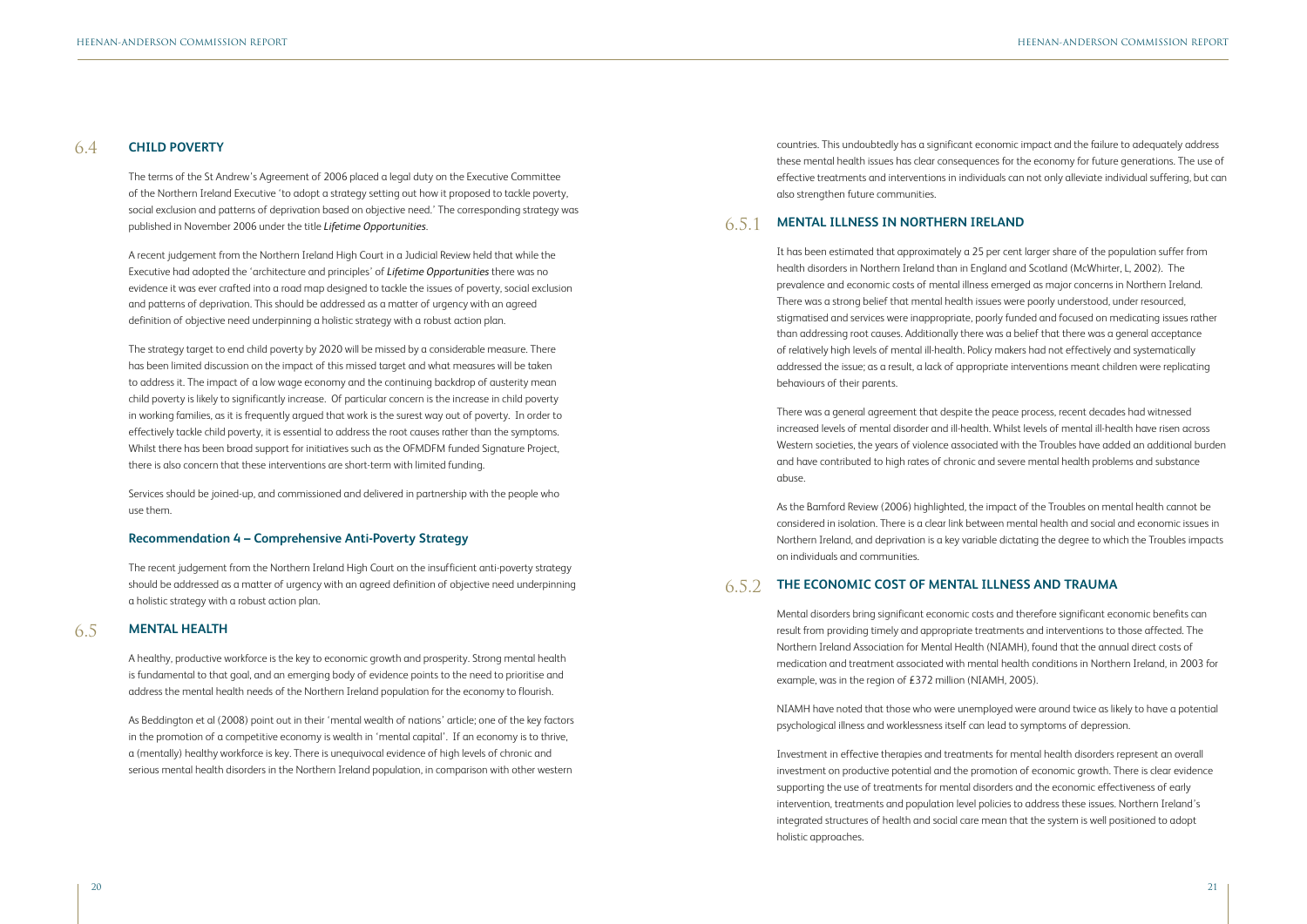The impact of the Troubles on mental health is complex and cyclical. It is characterised by the interactions between the effects of parental mental health on attachment and parenting, exposure to traumatic life events, poverty, social and cultural factors as well as ongoing sectarianism and violence (McAlister et al 2014).

Current interventions in the area of mental health disorders are inadequate and there is concern that rather than being developed and enhanced, services are actually diminishing. Mental illness remains highly stigmatised and poorly understood. Many contributors in this study contended that it was the biggest single cause of misery and despair in our society. The huge frustration is that this does not have to be the case, as effective treatments have been developed, not just to help people manage their conditions, but to free them and facilitate recovery.

We believe that dealing with mental illness should be a priority for the Northern Ireland government. Depression and anxiety are enormously costly to the economy and to wider society; timely and efficacious treatments can deliver substantial economic and social benefits. The existing system should be developed to deliver state-of-the-art, evidence-based interventions for individuals with mental disorders. Services should incorporate a preventative approach involving screening programmes for high-risk populations and groups.

### **Recommendation 5 – Prioritising Mental Well-being**

Early intervention represents a smart approach to spending where relatively modest investments are required to address root causes. This is a much more cost-effective approach than dealing with the results of not tackling issues. The Prince's Trust (2010) estimated the cost of educational underachievement per generation at £22 billion, whilst the ACEVO (2012) estimated the cost of youth unemployment at £4.8 billion; more than the entire budget for educating 16-19 year olds.

The legacy of the Troubles, including intergenerational trauma, means that Northern Ireland needs a world-class universal mental health system. There are substantial economic and social benefits not only by providing timely and efficacious treatments for mental disorders, but also for investing in people as potential parents and, producing a social environment conducive to positive mental health and positive parenting. This will include the integration of mental health literacy, emotional intelligence, resilience and positive parenting into the early years and general school curricula at appropriate stages. This is one area where we believe that the UK Government should consider providing additional hypothecated funding to ensure that the Executive can make rapid progress in this area.

# PREVENTION AND EARLY INTERVENTION -<br>RECOMMENDATION 6

Identifying issues early means intergenerational cycles of deprivation and disadvantage can be overcome. Early intervention can mean a better long-term future for all in society.

The Delivering Social Change Framework was funded through the £118 million Delivering Social Change Fund. It noted:

# "We believe that the most significant opportunities to improve people's interventions and services, particularly but not exclusively designed for

health, wellbeing and life opportunities exist in the form of early children and young people"

Early intervention has been shown to provide good value for money and in the context of the alternatives, doing little or nothing or maintaining the status quo, which is a waste of human potential and talent, it provides a better option.

This would involve a completely different way of thinking away from short-term goals and budgets towards long-term strategic interventions. Smart early interventions can make a positive impact on communities, societies and economies.

### **COSTS** 7.1

We would encourage the Northern Ireland Executive to embark on service transformation driven both by the ambition to ensure children have the best start in life and the economic imperative to reduce the costs of later higher cost interventions. The Northern Ireland Executive could champion early intervention to ensure we can do better for less. This new approach will involve shifting spending from downstream reactive programmes to proactively preventing costly damaging long-term outcomes. A key goal must be using evidence to inform and develop policy and practice with the objectives of:

- Breaking the cycle of intergenerational poverty
- Improving outcomes
- Value for money spending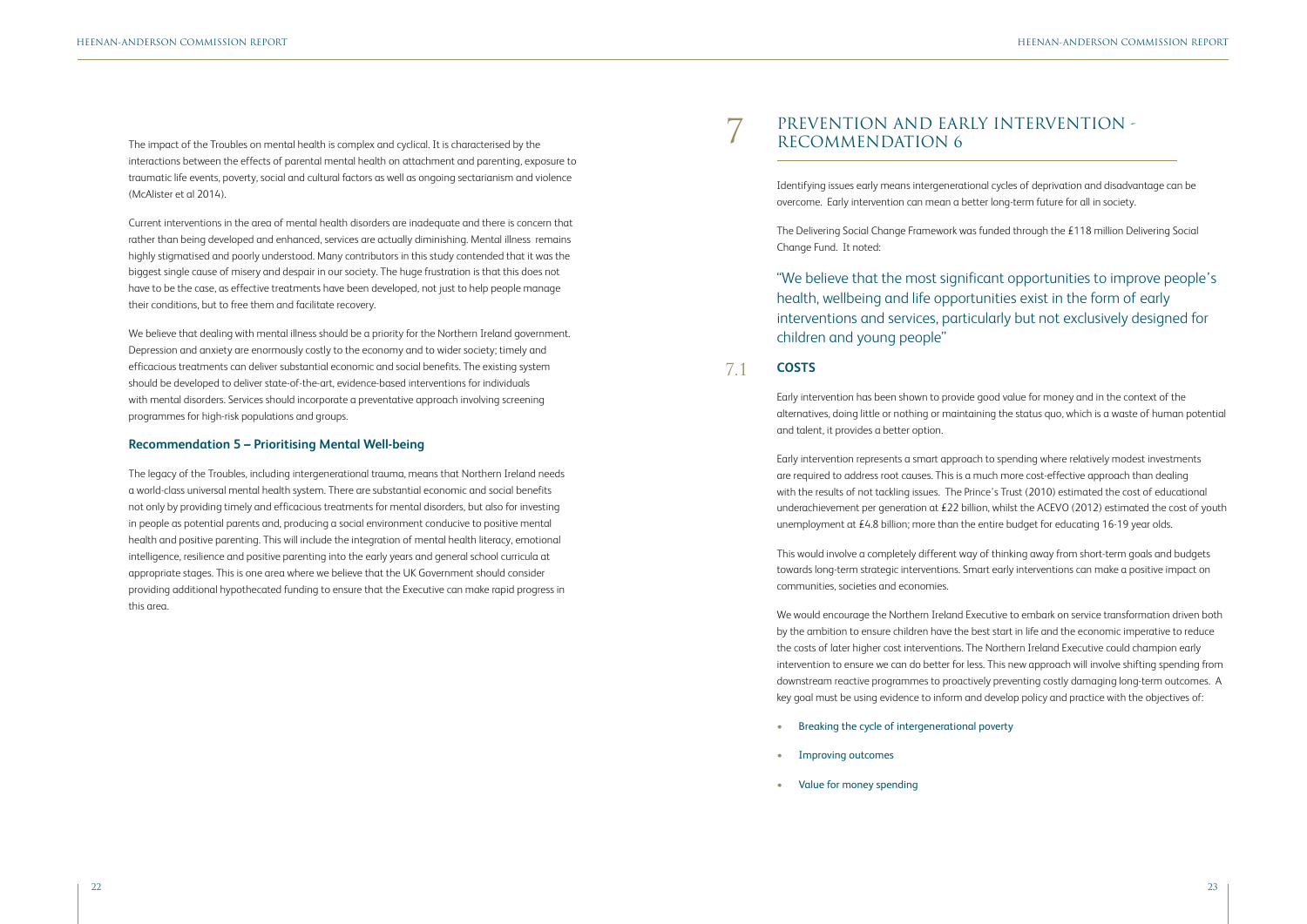Key challenges for our government are to:

- Ensure smarter, more locally co-ordinated services for children and young people.
- Enable public services to be co-ordinated at a local level to ensure money is spent efficiently and effectively.
- Facilitate local agencies to adopt a more coherent approach through sharing resources and information. This could be further extended to the sharing of best practice between Northern Ireland and Whitehall.

### **Recommendation 6 – Early Intervention**

The focus of policy and programmes should be a transformational shift from dealing with the social and economic cost of failure to intervening at the earliest stage possible to support individuals and families before they reach crisis point in their lives. This will require joined up government, not only at Stormont, but in every community, with minimum three year funding agreements for community organisations delivering positive outcomes. Individuals and families with the most complex challenges identified by the relevant agencies should have one designated key worker with access to a pooled budget. This budget should be linked to delivering clearly agreed outcomes and be utilised flexibly and innovatively in partnership with civil society organisations.

*The Improving Children's Life Chances: The Child Poverty Strategy* (March 2011) is informed by the principle of a shift towards the use of preventative measures to tackle child poverty. *Transforming Your Care*, which set out the road map for health and social care services in Northern Ireland, contained twelve key principles underpinning the approach. One principle is a 'focus on prevention and tackling inequalities'. A key strategic document from the Department of Education, *'Learning to Learn': A Framework for Early Years Education and Learning*, December 2012, acknowledges the contribution of early years experiences to broader educational outcomes and aims to support a range of initiatives, including Extended Schools, parenting programmes and widening Sure Start. In the terms of those Not in Education Employment of Training (NEETs), *DEL's Pathways to Success 2012* stresses a preventative approach by working with a broad range of people at an early age to improve outcomes for those deemed to be at risk. As the National Children's Bureau NI (2013) noted, there has been recognition across departments and policy makers that early intervention is most effective approach to service delivery, but this is not underpinned by a commitment to move to this methodology.

# 8 EARLY YEARS AND CHILDHOOD -RECOMMENDATIONS 7-9

The theme of early years and intervention encompasses the challenges of parenting. Many consultees highlighted the need to address parenting skills. Issues can include attachment disorder, absentee fathers or exposure to alcoholism and drug addiction.

The early years of children are hugely formative. Therefore ensuring the best possible start in life to avoid intergenerational poverty and its associated issues was a concern for a large proportion of participants, many of whom also flagged up the link between child poverty and poor numeracy and literacy, and the need to develop strategies to address barriers to attainment through early intervention at the pre-school stage.

This study also identified concerns surrounding children whose parents are in prison and the impact this has on their lives. One organisation dealing in offender rehabilitation pointed out that children of people in prison are statistically more likely to offend. Without support, they are also more susceptible to bullying, isolation, academic underachievement and mental health problems. These vulnerable children must be included as a target group in early intervention strategies.

### **PARENTING** 8.1

Some respondents contended that a way to address this underachievement was to increase children's emotional resilience. However, others suggested that interventions should be focused on addressing the needs of parents. A children's charity recommended investing in programmes to enable parents to support their children's learning. A submission from an independent think-tank suggested giving parents better information and access to appropriate support and advice. The submission from a human rights organisation talked of the need to invest in supporting and strengthening the institution of the family. Sure Start centres were singled out for praise by many of the respondents, but it was felt that there should be a more comprehensive system of these projects covering rural and urban areas.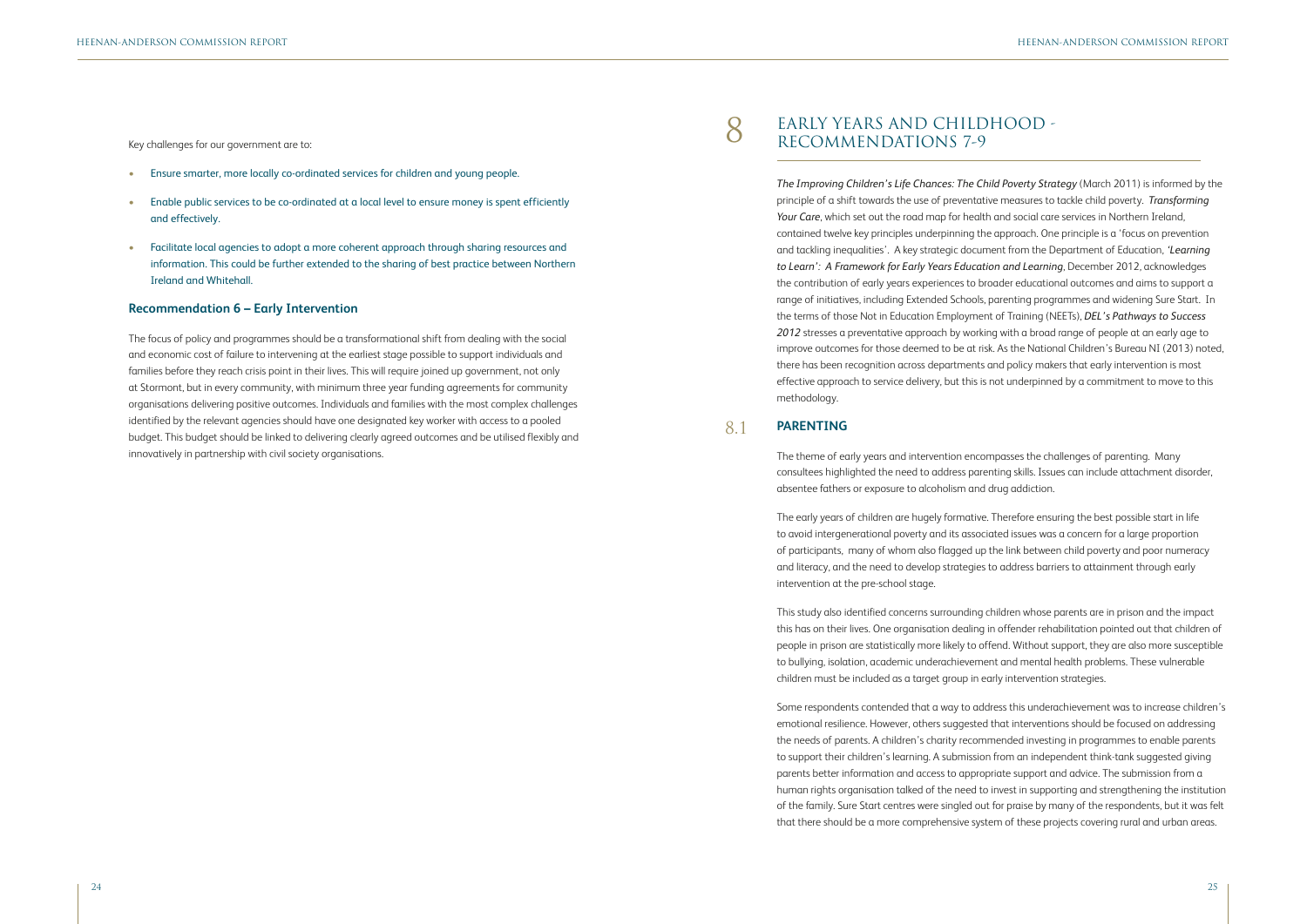Identifying problems early also means that intergenerational cycles of deprivation and disadvantage can be overcome. One community organisation pointed to the effectiveness of early intervention hubs such as the Inner East Belfast Family Support Hub. Similarly, the Derry 'One Plan' initiative established an Early Intervention Strategic Partnership and agreed that the approaches to follow would include:

- Intervening in the early stages of life (0-6 years).
- Intervening as soon as an issue arises, for children, young people and their families.
- Creating a positive and supportive environment for early intervention that is underpinned by a Child's Rights approach.

This Early Intervention Strategy Programme draws on best practice evidence, and its recommendations include being locally driven to match local circumstances, using community volunteers, forging strong partnerships between educational institutions and wider public and thirdsector services. A number of children's charities also called for a sustained, planned increase in early intervention investment.

Early intervention strategies need to be whole family interventions that have a positive influence on mental health and well-being. One community group put forward a preferred model of the Healthy Living Centre as a community-led health improvement initiative. It would be based in and led from within the top 20% of deprived wards in Northern Ireland, dealing with prevention and early intervention, focusing on investing in social capital, namely building the knowledge of people and communities, as well as investigating creative ways of sharing practice.

The issue of childcare is seen as critical in the early years. A comprehensive report commissioned by OFMDFM into the provision of childcare highlighted the benefits, including cognitive and social development, improved school readiness, combating poverty, tackling social exclusion, boosting potential earnings, increasing access to employment, and addressing gender equality. A number of suggestions and recommendations in relation to current and future childcare provision were forwarded:

- One consultee asked for the introduction of means-tested, subsidised childcare with the aim of having a particular benefit for lower-income parents to stay in work or return to work after having a child.
- One of the sectoral representative bodies stressed 'the importance of a coherent long term childcare strategy…which…ensures that quality affordable childcare is widely available.'
- An early years charity recommended a common approach to funding and access to child support services for providers offering pre-school places which addresses present imbalances between statutory and non-statutory places and reflects the present ability of both the statutory and voluntary and independent sectors to deliver high quality pre-school places.

• One of the local community forums recommended the expansion of the system of childcare support and the Sure Start programme to enable all children from areas of deprivation to have the same opportunities in early years as more affluent sections of the community. Indeed quite a few consultees and submissions from trade unions and numerous community groups expressed concern that Sure Start programmes could be cut instead of expanded.

- 
- A community representative group recommended providing universal free childcare for for parents on benefits for the first 12 months of employment.

all pre-school age children in Northern Ireland as well as supporting parents transitioning into employment through provision of free childcare. For instance: cover 100% of childcare costs

### **CHILDCARE** 8.2

NICVA commissioned a major study into childcare in 2014, analysing different models of childcare subsidy that could be introduced in Northern Ireland, and a cost-benefit analysis of each of its options. International comparisons revealed that as childcare becomes more affordable, maternal employment rates tend to be higher. Secondly, as maternal employment rates increased rates of child poverty decreased. However, the NICVA study also pointed out that in 2011 the rate of maternal employment in Northern Ireland was already above the global average. While at the same time the rate of child poverty was probably about average or just below that average. Importantly, the report concluded that the economic case for universal childcare was not strong, with costs outweighing the benefits, which in the long-term would lead to sizeable fiscal deficit. However, NICVA also pointed out that there was (largely unquantifiable) social value in having such a system relating to reductions in child or adult poverty. Therefore, policy makers need to consider the worth of these social benefits against the economic deficit of funding universal childcare.

We are encouraged by the recent publication of the Executive's Draft Childcare Strategy and hope this will act as a platform for providing a more affordable service across Northern Ireland, promoting equality.

This early intervention approach involves a completely different way of thinking; away from short-term goals and budgets towards long-term strategic interventions. Smart early interventions can make a positive impact on communities, societies and economies.

## **Recommendation 7 – Childcare**

We welcome the Executive's recent draft Childcare Strategy and hope they will be able to deliver on their 2025 targets, one of which is to increase the number of childcare places from 56,000 to 100,000. We hope this will provide a platform to build an integrated and affordable childcare system.

## **Recommendation 8 – Early Years Support**

Sure Start-type support should be available in every community, bringing together anti-natal, postnatal, parenting and child development support in an integrated service.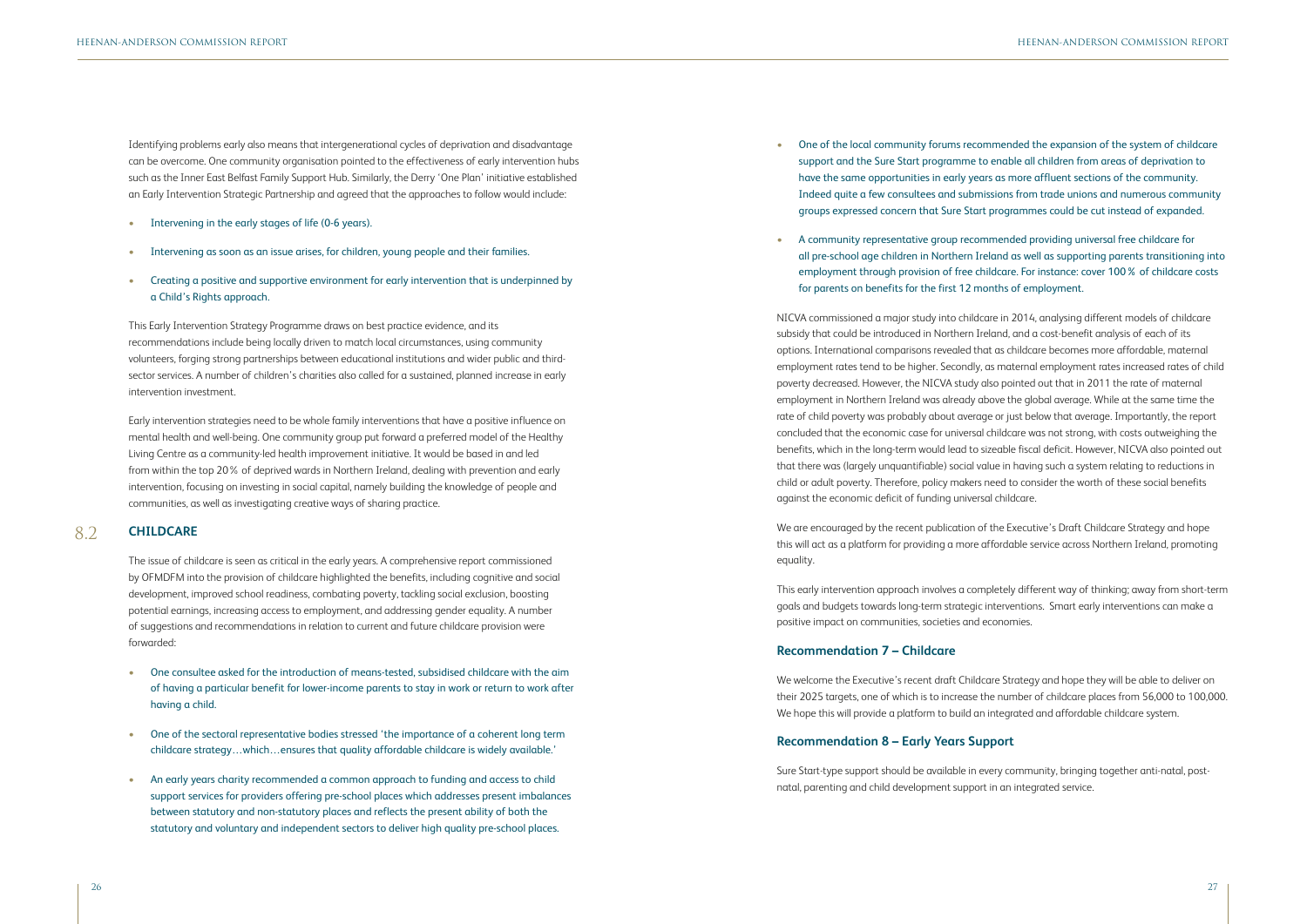### **Recommendation 9 – Sport and Creativity**

The power of sport and creative disciplines such as theatre, dance, film, television and the arts to build confidence and a competitive spirit in many disciplines from an early age are essential in today's modern world. Sport, whatever discipline, can build social confidence and instil pride, respect and understanding for one another. Embracing theatre and television/film skills, from performance to management can do the same. Perhaps sports/creative schemes similar to the Dutch 'Sports Token' model, which makes activities affordable for disadvantaged families, could be considered.

Education is one service that is widely acknowledged to be central to addressing poverty and inequality. People with no or low qualifications are at a much higher risk of unemployment, low pay, poor conditions and poor mental health. In Northern Ireland there is a long tail of low attainment, which, disproportionately affects those from disadvantaged communities. (CSJ, 2010)

It is reasonable to say that across all of the consultations by Commission members and submissions to the Commission, the issue of education was the one that arose most frequently and was discussed most fervently. It is multi-faceted and complex, but the key issues that arose in our work which we discuss in more detail below, were:

- Teachers and teaching
- Schools and schooling
- The achievement gap
- The education system

An inspirational teacher has the potential to have a transformational effect on a child's life, cultivating skills and capabilities and ensuring children achieve their potential. The issue of the quality and standards in teaching emerged as a key concern. It was contended that teaching had to some extent lost its status as a 'top' profession. There was considerable concern about the level of training or continuing professional development (CPD) undertaken by teachers. An international review of teacher training (DEL, 2014) concluded that a small minority of teachers in Northern Ireland are currently engaged in CPD programmes which lead to postgraduate award, which is counter to the trend internationally. Indeed it was noted that even if the number of teachers undertaking CPD doubled that would still only represent 'a modest investment in the professional replenishment of a key occupation group'. It further noted that if Northern Ireland is to address the serious challenges it faces, including the relatively poor performance of its post-primary pupils, 'it needs a teaching profession at the top of its game'.

### **TEACHERS AND TEACHING** 9.1

A number of participants expressed concern that, in theory, a teacher could be fully qualified at 22, then work for 40 years relying on the same skills and knowledge they acquired at teacher training college. Given the shrinking public sector budgets, it is increasingly likely that CPD will have to be selffunded, and this was viewed as a particular shortcoming.

As this is a UK-wide issue and not just Northern Ireland specific, an inter-governmental arrangement between Westminster and the devolved assemblies could be reached to collaborate and assess these problems together.

# SCHOOLS AND EDUCATION - RECOMMENDATIONS 10-15

 $\bigcirc$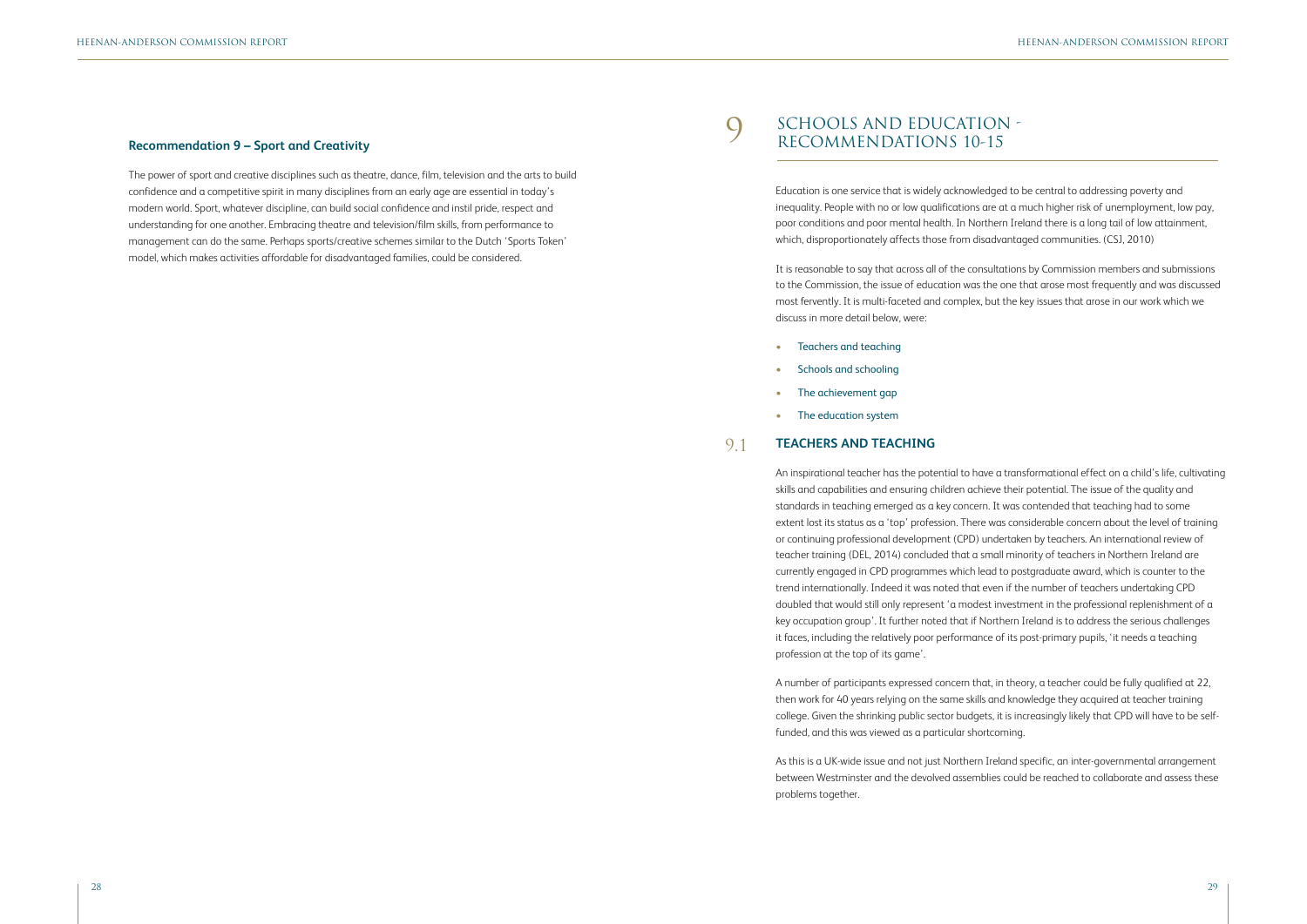A Trade Union submission asserted that access to well-motivated and engaging teachers had a major impact on children's educational outcomes. It suggested that schools should strive to recruit and retain the best teachers, and build on CPD to enhance the teaching profession. It made reference to the success of the *Delivering Social Change Signature Programmes* in schools, which is evidenced by improved results in some of the participating schools.

During the course of consultations and meetings, there was the opportunity to meet school principals, and hear about the work of other inspirational school leaders. People talked of well-led schools enabling children to lift their aspirations. However, it was also clear that there is concern about failing principals, and in particular what recourse there is to remove them. This was seen to be exacerbated by a schools inspection regime that informs schools when inspections will be taking place.

There does not appear to be a comprehensive system of managing poorer teachers out of schools, but neither is there a strong support network to help and develop those teachers identified as poorer performers. In theory this should be driven through the Curriculum Advisory and Support Service, the body responsible for teacher professional development. However, a number of principals we spoke to questioned the effectiveness of the service, which in recent years has only provided support to schools identified by The Education and Training Inspectorate (ETI) as being in formal intervention.

Careers advice was also a cause for concern for many of the respondents. There was a widespread belief that young people were not adequately informed about opportunities and were directed towards 'safe options'. Employers suggested that a significant improvement was needed in careers guidance and advice in schools. According to the CBI (2015), 80% of businesses across NI are not satisfied with the current performance of careers advice in schools and colleges.

### **Recommendation 10 – Academic Leadership**

The quality of leadership and management in schools is central to their success. Northern Ireland needs a Continual Professional Development (CPD) Framework for school leadership that reflects this. The Education and Training Inspectorate should move from the Department of Education and become an independent agency.

Concern was also raised about the amount of interaction between teachers and other professions or organisations. A notable exception to this was the Youth Service. Their work was singled out for praise as it had the ability to re-engage and motivate young people. The Education Other Than At School (EOTAS) was considered an important way of ensuring educational provision for those with social, emotional and behavioural problems. It was, however, suggested that this intervention was severely curtailed due to budget constraints and this had a detrimental effect on children's life chances.

Much concern emerged about a perceived lack of dedicated careers teachers, which exacerbated the disconnect between education and business. There are limited opportunities for teachers to spend time gaining practical experience in workplaces to learn about the world of business, and similarly there is no particular incentive for business people to get involved in schools.

As part of our stakeholder engagement we talked to Teach First, which operates in England and Wales. This is an initiative which has helped to improve the status of teaching as a profession, as well as starting the process of skills and knowledge transfer between schools and business. It takes highflying graduates from a wide range of university courses, and places them into a school with high levels of disadvantage for two years to inspire others. Not only does this bring new and inspirational thinking into schools, but it also creates a network of ex-teachers across the private and public sector who understand educational and economic disadvantage and use the skills and knowledge gained in schools to make a difference in other spheres.

### **Recommendation 11 – Teach First**

Consideration should be given to introducing a 'Teach First'-type Programme in Northern Ireland. Teach First is a programme which supports graduates to teach in schools in disadvantaged communities.

The social aspect of schooling and the roles that schools play in wider society emerged as a key issue. There was support for early morning clubs and homework clubs, and a general expansion of the school support network. A homework club in a deprived area of South Belfast facilitated by Queen's University, where young children are mentored, was given as an example of an intervention making a tangible difference. A submission from an organisation working with ex-offenders, when considering the difficulties of learning for children who have experienced trauma, stated that schools can 'function as islands of safety in a chaotic world.'

The need to get the 'basics' right was highlighted by many respondents. However this meant different things to different people. For some this was as simple as getting children to attend school on a regular basis in the first place. A key Government Agency referred to the importance of schools as healthy places where nutritious food is available, where physical activity is routine and psychological wellbeing is nurtured.

### **SCHOOLS AND SCHOOLING** 9.2

It was suggested that there is an urgent need to start thinking about schools differently and to break away from some of our traditional perspectives in relation to schools and schooling. For instance, there were suggestions that the school day could be altered to mirror the working day, for instance 9am-5pm. Not only would this provide an early reflection of what children would be expected to do in the world of work, but it could also solve some of the childcare issues experienced by working parents before and after the school day. Similarly, an early years charity suggested the introduction of a formally recognised more flexible approach towards the school starting age in Northern Ireland, to align with compulsory starting ages across Europe. At present, Northern Ireland has the lowest compulsory starting age (4) in Europe, compared to between 5 and 7 in other European countries.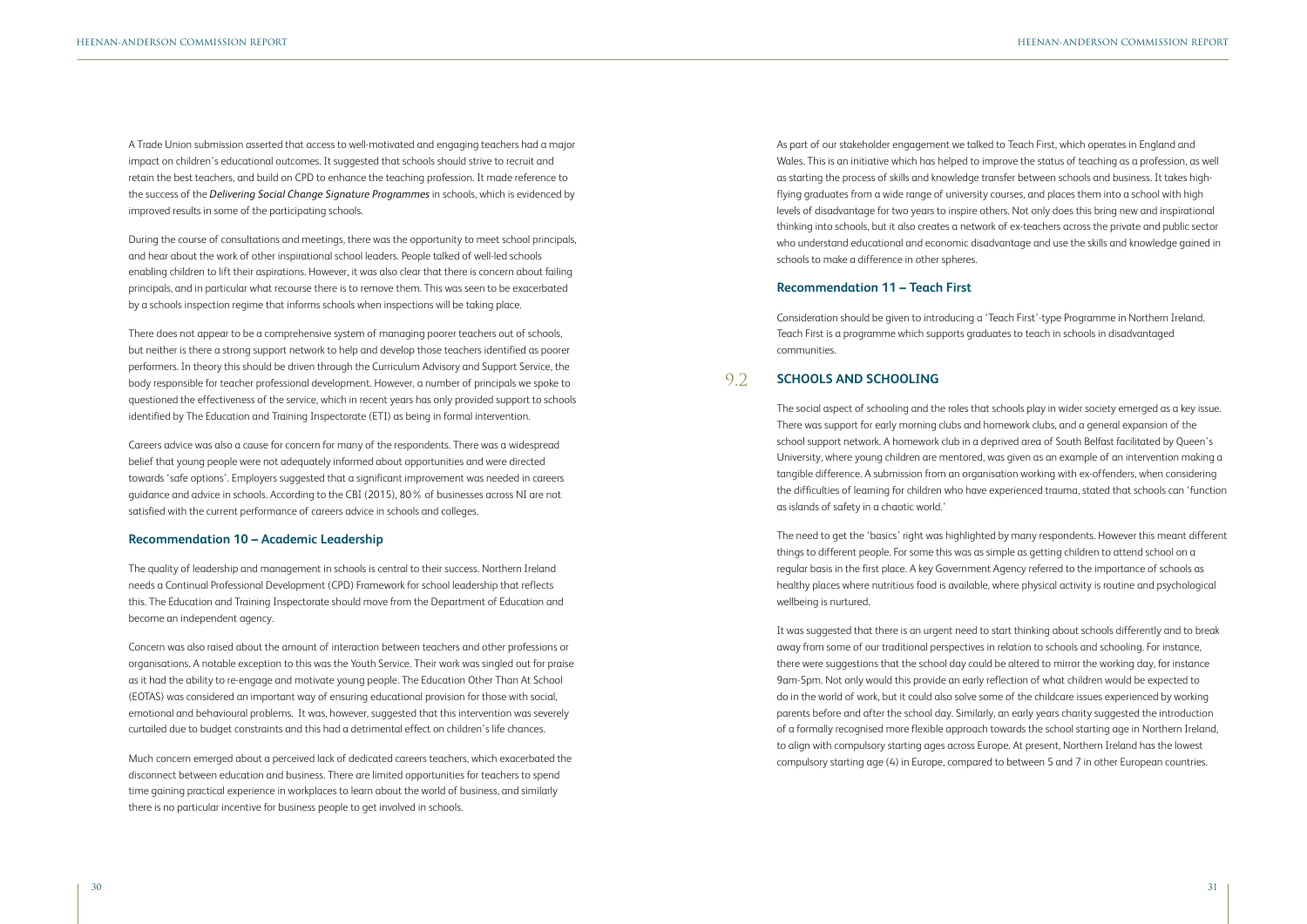What was also clear from talking with stakeholders is that the system of sharing and disseminating best practice could be improved. In Northern Ireland we are fortunate to have some of the best schools in the UK, but unfortunately we also have some schools that continue to perform poorly. However, there is no apparent systematic culture where worse performing schools can learn from better performing schools. There was widespread agreement on the need to ensure all our schools are good schools, and such an aspiration or vision in itself would drive knowledge sharing.

It is clear from discussions with stakeholders and published research that, as well as having very successful pupils and very successful schools in attaining the deemed academic minimum of 5 GCSEs A\*-C, including Maths and English, there is a significant proportion of pupils who do not attain this minimum, and a disproportionate number of these are pupils on free school meals. Indeed, following on from the discussion of stigmatisation and failure in relation to academic selection, one of our submissions from an academic researcher claimed that given the distribution of marks and norming of scores in GCSEs, there will always be a proportion who will fail, irrespective of how they actually perform in the exams.

This hierarchy of performance is related to deprivation, gender and religion. Existing research on the performance gap between Catholic girls as the top performers and Protestant working class boys as the lowest, found that 10% of this performance gap is due to religion, 22% due to gender, and 68% due to deprivation.

Given this differential in achievement, a number of consultees and submissions have expressed concern that the focus in education is on getting the necessary qualifications, potentially to the detriment of the overall enrichment that can be gained from attending school and the school environment. For example, a local community forum referred to the need to 'strive to be a society that promotes the value of education in terms of thinking and life-long learning'. A national charity dealing with young people suggests it would perhaps be more beneficial for some young people to be advised and supported to follow a vocational route. This was echoed by the submission of a provider of support services to young people, adult offenders and families in the community, which asserted that the academic, qualifications-based model is not suitable for all young people and too often leads to some 'falling through the cracks'.

The point was made in consultations that the minimum education qualifications were necessary across a wide range of jobs, and indeed for apprenticeships and vocational courses. The example was given that you need to have English and Maths to be an electrician. Given the proportion of pupils not attaining this minimum standard it was suggested that these children were 'consigned to the dustbin' with no hope of securing a 'decent job'.

There was widespread agreement on the need to ensure that increasing numbers of young people had improved numeracy and literacy skills. One of the consultees, an ex-prisoner who re-started his education in prison, highlighted the power of education. He viewed education as a 'weapon', but a

### **ACHIEVEMENT GAP** 9.3

constructive and positive one as opposed to the more destructive weapons that he was associated with in the past. He also made the point that by demonstrating to others the benefits of an education, he acts as a role model to those in his community, again replacing the types of paramilitary roles that were hero-worshipped in the recent past.

Whilst there were a wide range of perspectives on the key aims and objectives of our education system, there was widespread agreement on the need to address the achievement gap:

- A trade union submission talked of the need to improve educational outcomes for the marginalised as a means to help alleviate intergenerational poverty.
- to free school meals.

• One of the charity submissions stated that as a society we should have the ambition to support all pupils to achieve a minimum of five good GCSEs including Maths and English through, for example, one-to-one mentoring or small group tuition targeted at pupils entitled

Others saw the focus as developing and maintaining a system that accommodated not just academic achievement but other forms of achievement:

• A youth community organisation recommended maintaining a skills-based educational

• A local community forum suggested redrawing the education system to cover the basics of reading, writing, maths and IT, and then building in cultural/technological and vocational

- curriculum.
- development opportunities around this.
- least as highly as workplace skills.

• An academic paper that was submitted by Professor Bernard Barker recommended that schools should be driven by learning rather than by assessment. It stated that education should be based on the broadest possible range of participative and interactive experiences and should be measured qualitatively so that everyone's contribution is recognised and valued. In this model, children's worth, growth and personal development should be valued at

There was also the recognition that it was not the responsibility of the school alone to ensure the development of children and additional support for parents particularly in rural areas was necessary:

• One of the submissions outlined the work of the Eastside Learning Partnership which promotes partnership between schools and the community in East Belfast. The education pathways (academic and vocational), and improved early years interventions.

Partnership has five priorities which it believes meets the needs of the children in the area, namely: improved aspiration and achievement, more focused area-based planning, schools working in partnership with the community and home environments, valuing all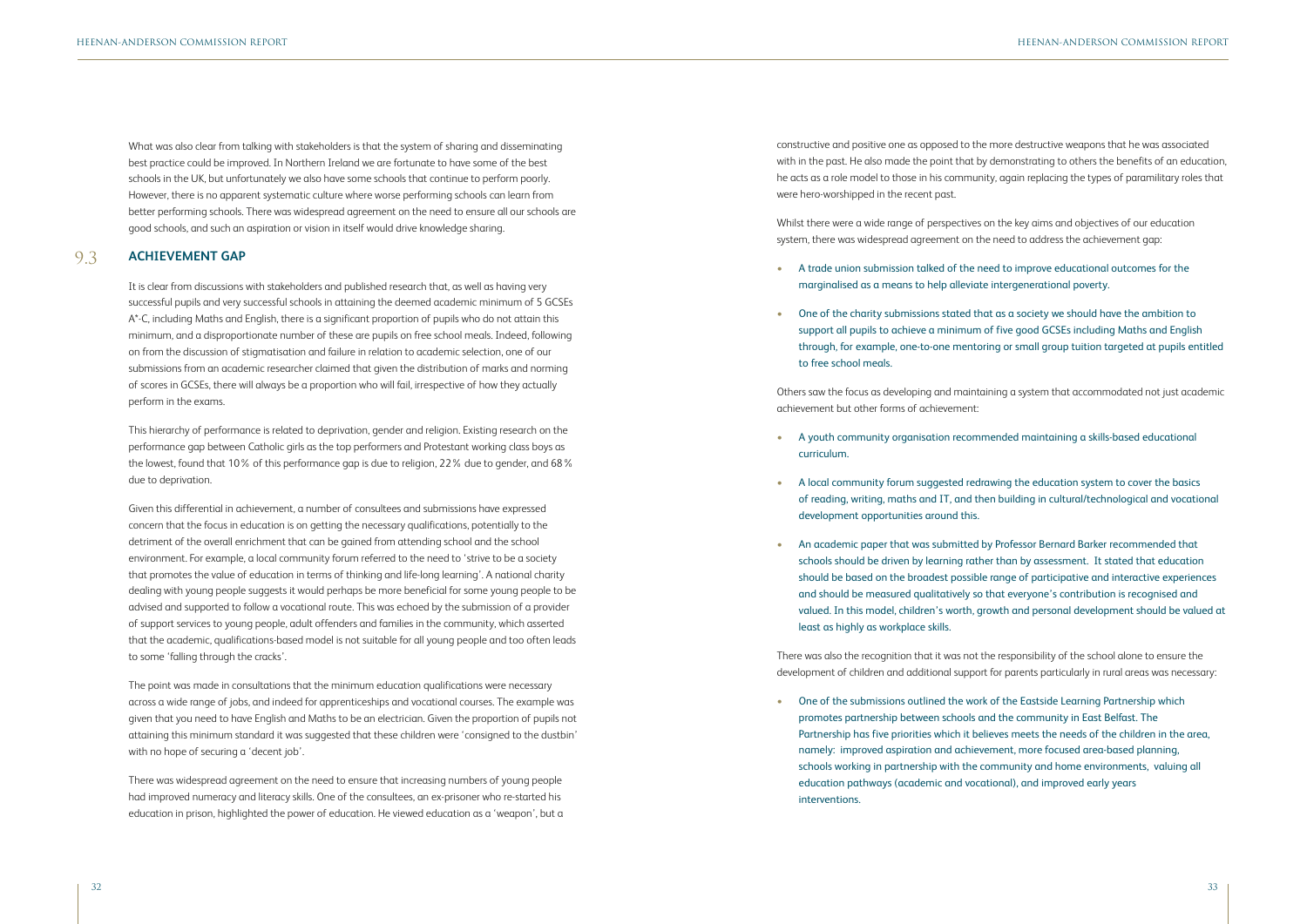- The submission from an international children's charity suggested that closing the education achievement gap requires early intervention, accountability and partnerships between children, parents, teachers and the wider community. A comprehensive, multi-dimensional approach is essential to achieving educational equality for all children.
- One national social policy and research charity believed attitudes and aspirations have an influence in relation to the education attainment gap. The big difference between parents and children from richer and poorer backgrounds is their belief that they will be able to achieve education goals.

Global best practice was highlighted by several participants. The Cristo Rey School in Chicago was provided as an exemplar in attaining academic achievement as well as ensuring effective personal development. In the Cristo Rey model, every child goes to work a day a week, but allied to that, between the ages of 14 and 18 all pupils get classes on being an effective teenager. The mission of the school is to get everyone to college, and certainly the figures to date, particularly in relation to children from areas where academic performance was poor, is very impressive.

The Finnish model of taking a strategic and forward-thinking approach to closing the achievement gap was also presented. In Finland, partnerships between industry and education were created, with emphasis on STEM subject's creativity and problem-solving. These reforms built on other characteristics of the Finnish education system – the professional autonomy of highly qualified teachers, the inclusion of most pupils with Special Educational Needs, and the emphasis on helping students assess their own learning to enable them to take charge of their individual study plans and work collaboratively on cross-curricular projects. As a result, Finland tops the tables for minimal variation of outcomes between schools and within schools, regardless of family background or socioeconomic class.

Whilst there were many differences of opinion around the relative merits of our education system there was unanimous agreement that it could be improved on to enhance life chances.

## **Recommendation 12 – Closing the Attainment Gap**

The attainment gap in education must be addressed as a priority. Progress in reducing educational under achievement has stalled. Whilst Northern Ireland students continue to outperform their peers in other regions of the UK, approximately one third of pupils do not achieve a C grade or higher in Maths and around a quarter in English. Raising attainment and closing the gap between children who are most and least disadvantaged must be a priority.

The Civic Forum (2002) noted that education has a critical role to play in the de-ghettoisation of Northern Ireland and the promotion of self-confidence and self-worth among generations to come.

Many consultees were particularly exercised by the structure of the education system and academic selection. We believe these topics are much larger and more complex than can or should be covered by this Commission. However, there are some aspects of the education system that were raised by stakeholders that we believe are worth emphasising.

The efficiency and effectiveness of resource planning within schools was queried by a number of their respondents. There was a perception that too much money was spent on administration and not enough on frontline services. One of the education bodies providing a submission requested that a major review of the economic cost of maintaining our education system be undertaken. One youth charity posed the question 'is our education system resulting in limited resources being spread too thinly on the ground?' A school principal stated that only 59% of the aggregated schools budget actually goes to schools, a much lower figure than England and Wales, due to a disproportionate amount spent on centralised activities.

### **THE EDUCATION SYSTEM** 9.4

A key theme emerging from the submissions was that the current education system was in need of radical reform to meet the needs of 21st century learners. One of the trade union submissions argued that there needs to be a focus at government level on building an education system that can deliver shared education, which in turn will evolve into a more integrated and diverse schooling infrastructure. Indeed a wider question was asked by a school principal of what we want our education system to look like – what is the vision for education in Northern Ireland?

Some consultees pointed to the success of shared education initiatives in places like Fermanagh as a positive step towards achieving a more unified education system. However, others contended that Shared Education was largely cosmetic with no real sharing of resources, teaching or facilities.

Unsurprisingly, academic selection emerged as a significant theme in discussions, however there was no consensus as to how this should be addressed. Whilst the issue of academic selection in Northern Ireland has been extensively researched and reported on, we do not propose to go over that ground. However it is important to reflect the level of concern around this unresolved policy area. Many participants referred to the stigmatisation of failure at eleven and the damage that this could do to a child's self-esteem and confidence. Conversely, others felt that dismantling the grammar school system could lead to a drop in academic standards. There was though an agreement that the current system where Catholic and Protestant tests were allowed to co-exist was divisive. There was a broad consensus too that Northern Ireland needed to develop a no failure culture in education where all pathways were equally valued.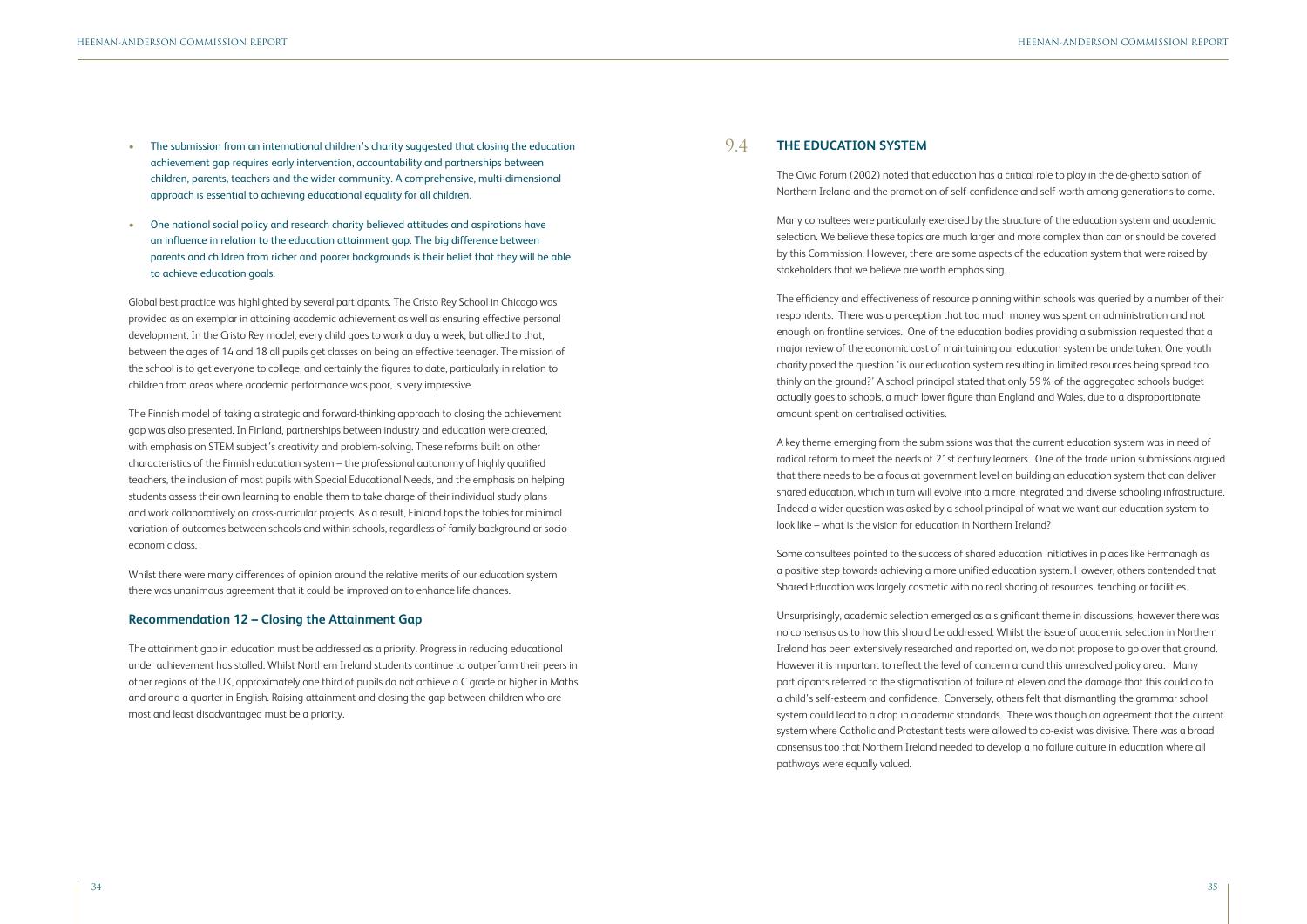### **Recommendation 13 – End the 11+ Impasse**

When the transfer test was abolished in 2008 it was replaced by two different unofficial transfer tests, commonly known as the AQE and the GL. Education leaders and policy makers should consider other ways to address decisions about children's schooling.

In our discussions about young people and the challenges they faced, the issue of NEETs (Not in Employment, Education or Training) was a particular area for concern. Many expressed concerned about the pejorative nature of the label with its focus on what individuals did not have. It was widely considered to be stigmatising and unhelpful. Many of the community groups consulted highlighted the barriers encountered by NEETs in trying to get into employment and the perceived lack of policy responses. Predictably NEETs are over-represented amongst disadvantaged groups and the majority of respondents were pessimistic about job opportunities materialising for this group. The disengagement of this large group of people was a major concern for youth and community workers. According to the Labour Force Survey Quarterly Supplement (2014) almost 17% of the 16-24 population in NI are classified as NEETs and this figure is increasing, in part perhaps a reflection of the slowdown in the economic recovery.

One of Northern Ireland's largest youth charities has undertaken a series of research projects focusing on the social exclusion of young people. It highlighted the difficulties facing many young people classified as NEETs including:

- A lack of childcare
- Homelessness
- The lack of parental support or role models
- Residing in fractured communities
- Troubled educational experiences
- Disengagement from the labour market

A national charity, which focuses its services on young people, reported that the most disadvantaged and hardest-to-reach NEETs are those with no qualifications, those who are lone parents and those who are disabled. Youth unemployment is particularly acute in areas of high deprivation, where low educational attainment and worklessness has been prevalent for decades.

However, it is clear also from our submissions that there are interventions underway which aim to address the issue of NEETs. In its submission, one of the youth charities recommended that:

### • Interventions should be preventative with the pre-16 years and with crisis interventions for

• Interventions should focus on driving self-confidence, resilience and self-motivation, through engagement in education, employment or training. Programmes should aim to build resilience in terms of a sense of purpose and personal vision and goals as well as the confidence and self-motivation to continue to pursue them even if it takes time, effort

### **YOUNG PEOPLE** 9.5

- post-16 years.
- and a few knocks along the way.
- 
- NEETs must have support to 'find something we like and are good at'.

### • We need to recognise that some young people do not have a positive learning experience.

A human rights NGO in its submission recommended the use of social clauses in public procurement to deliver equality outcomes for people in society who are experiencing enduring inequality.

A number of examples were provided of successful programmes in place at present that represent replicable best practice. The Youth Leadership Programme facilitated by Co-operation Ireland, involves one-to-one mentoring, more participative teaching styles, and supported work placements relevant to the career interests of the young people involved. It is based on Austrian and German apprenticeship models and organisational training programmes. This programme was also endorsed by the Northern Ireland Chamber of Commerce, which recommended a minimum of 10 of these programmes in interface areas.

Young Enterprise Northern Ireland delivers a programme that enables over 1,500 15-19 year olds to run their own real companies for a year with help from business mentors. The focus here is on the development of transferable skills.

## **Recommendation 14 – Bridge to Employment**

For all students, but especially those from disadvantaged backgrounds, making the link between educational attainment and jobs is essential. Consequently every school should be supported to develop a strategic partnership with employers. This will help with student motivation, work experience and has the potential to create a team of mentors who can be crucial for young people who do not have a parent or carer supporting their educational progress.

## **Recommendation 15 – Options for 14-19 Year Olds**

The development of an integrated approach to 14-19 education is essential, as a partnership between schools, further education colleges and employers. It is welcome that Northern Ireland's six FE Colleges have new Level 3 Apprenticeships in place, which could be expanded to offer a greater range of careers options and self-employment. Priority must be given to ensure vocational training has parity with academic qualifications. This must be accompanied by a much improved careers advice service.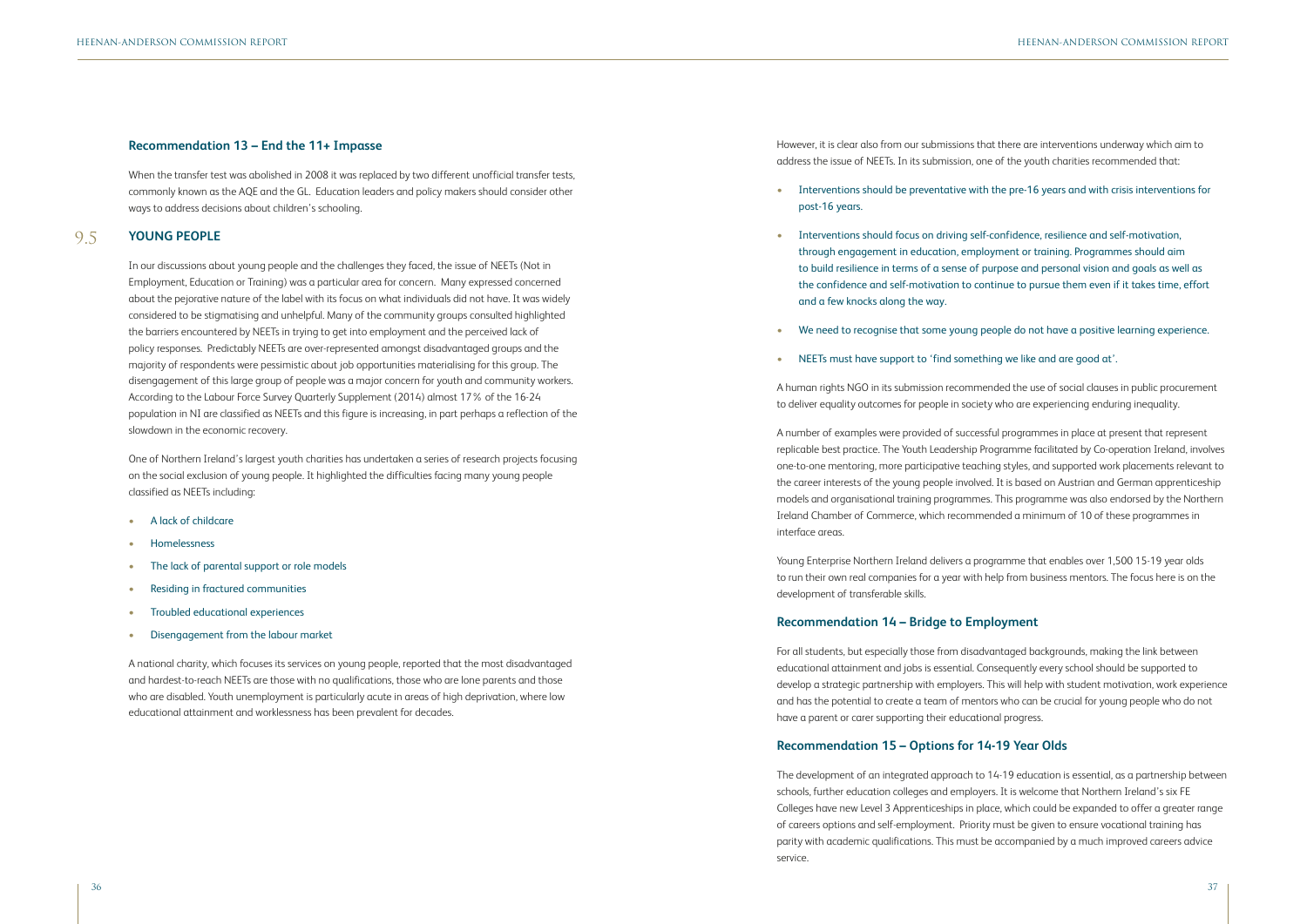# JOBS, PAY AND THE ECONOMY

The theme of jobs and job creation, those in work and out of work, and the input of the business community, generated much debate and discussion. Given that Northern Ireland suffers from the highest levels of economic inactivity in the UK, and worklessness is linked to entrenched poverty and poor health, many respondents had strong views on the need to develop appropriate policies to address these issues. Whilst participants revealed much concern that Northern Ireland would be disproportionately impacted by the proposed programme of welfare reform, the input also acknowledged that the current welfare system was deeply flawed. The system that was established to assist those in need and act as a safety net had morphed into a complex system that trapped people into cycles of disadvantage and dependence.

Significantly though, a large number of respondents were keen to stress that, whilst the welfare system was undoubtedly flawed, there were also serious concerns about the nature and number of jobs available. Feedback revealed agreement that the government had a duty to ensure that there was a supply of appropriate jobs at all levels. Many participants were at pains to stress that poverty and social exclusion were not synonymous with worklessness or being workshy but were a reality for the working poor.

The prevalence of long-term unemployment (those who have not worked for over 12 months) was a particular issue. As the CSJ (2010) noted, the fact that it accounts for over 40% of the total unemployment count demonstrates how difficult it is to break the cycle of poverty. The intergenerational nature of the problem means that children who grow up without a working role model are much less likely to secure employment when they enter adulthood.

A growing body of evidence supports the assertion that the current system of benefits requires radical reform, as the current configuration does not facilitate nor encourage a smooth transition into and out of employment. The complex welfare system that has evolved over the past 6 decades is not equipped to tackle intergenerational poverty and in many ways simply reinforces dependency and reinforces barriers to paid employment.

Making work pay is a particular concern in Northern Ireland as wages levels are persistently low by national and international standards, particularly in the private sector. A major problem in this region is the absence of jobs with decent pay and long-term prospects. As a result, for many, full-time work may not represent a sure route out of poverty. The Living Wage is an estimate of the wage that would provide a full-time worker with a basic, but adequate standard of living.

Some estimates indicate that around a quarter of employees in Northern Ireland are already earning less than the Living Wage, therefore there is something of a gap to be bridged.

The latest *Monitoring Poverty and Social Exclusion in Northern Ireland 2014* report by the Joseph Rowntree Foundation, found that household incomes, poverty rates and the labour market in Northern Ireland have all worsened in the last five years, with deterioration greater than it has been in Great Britain. In particular, the average median wage in Northern Ireland over the past five years has fallen

by almost 10%, compared with 7% in the UK. Perhaps most striking is the fact that for those aged 30- 59, poverty has increased, but it has solely been among those in working families.

Oxford Economics (2014) modelled the economic effects of a living wage. In their most likely scenario, the Living Wage would have added £209 million to the Northern Ireland wage bill, but this would be offset by a gain of 1,200 jobs, a reduced social security bill and increased revenue from taxation. There is also evidence that it would increase productivity, which is historically low in Northern Ireland.

It is our view that tackling low pay is central to dealing with welfare dependency. George Osborne's announcements on the introduction of a 'National Living Wage' on the 8th July are a welcome step in the right direction but we are clear that this is not really a Living Wage. The Government's new rate when it is introduced will be lower than the Living Wage - as set out by the Living Wage Foundation - this year. Further research and financial modelling is needed to analyse the impact of this policy on Northern Ireland. Whilst the National Minimum Wage is a Reserved Issue, the Stormont government could request an assessment by the Low Pay Commission of the effect of the Northern Ireland Assembly having the power to alter the National Minimum Wage rate for Northern Ireland. There is a clear tension between the demand for higher wages and the fears of small to medium employers that wage increases could not be sustained. This could be addressed through employer tax incentives.

### **THE LIVING WAGE** 10.1

## **Recommendation 16 – The Living Wage**

On a phased basis, the UK Government should worth with employers to ensure as many workers as possible in Northern Ireland earn a full Living Wage. Initially, this should include employer tax incentives.

Concerns around the value of the jobs emerged as a particular issue in these discussions. For instance, one of the trade union submissions talked of the number of 'low value' jobs created in Northern Ireland and how attractive these may be to those currently on benefits. The Northern Ireland Economic Strategy stated '... growth in output and jobs has tended to be in relatively low value added areas, which has resulted in average wages remaining significantly below the rest of the UK.' The quality of jobs and the labour market experience for many of those attempting to get into work remains very poor. Conversely, there was also a perception that a greater number of new jobs are of higher value, reflecting the knowledge-based economy, and these tend to require a degree of mobility and perhaps more importantly, higher educational attainment.

### **AVAILABILITY OF WORK**  10.2

Several submissions focused on skills shortages and their impact on productivity and economic recovery. A general view is that a skill mismatch poses a major constraint, hampering economic recovery. Respondees contended that government departments, companies and employees needed to ensure occupational requirements were matched through appropriate education and training. There was also a widescale perception that an imbalance exists between the type of skills currently on offer within the NI workforce and the skills required in the world of work. For example, graduates were being forced to take jobs that they were overeducated for and are not utilising their skills. Or in other cases, skills had not been updated and had deteriorated over time.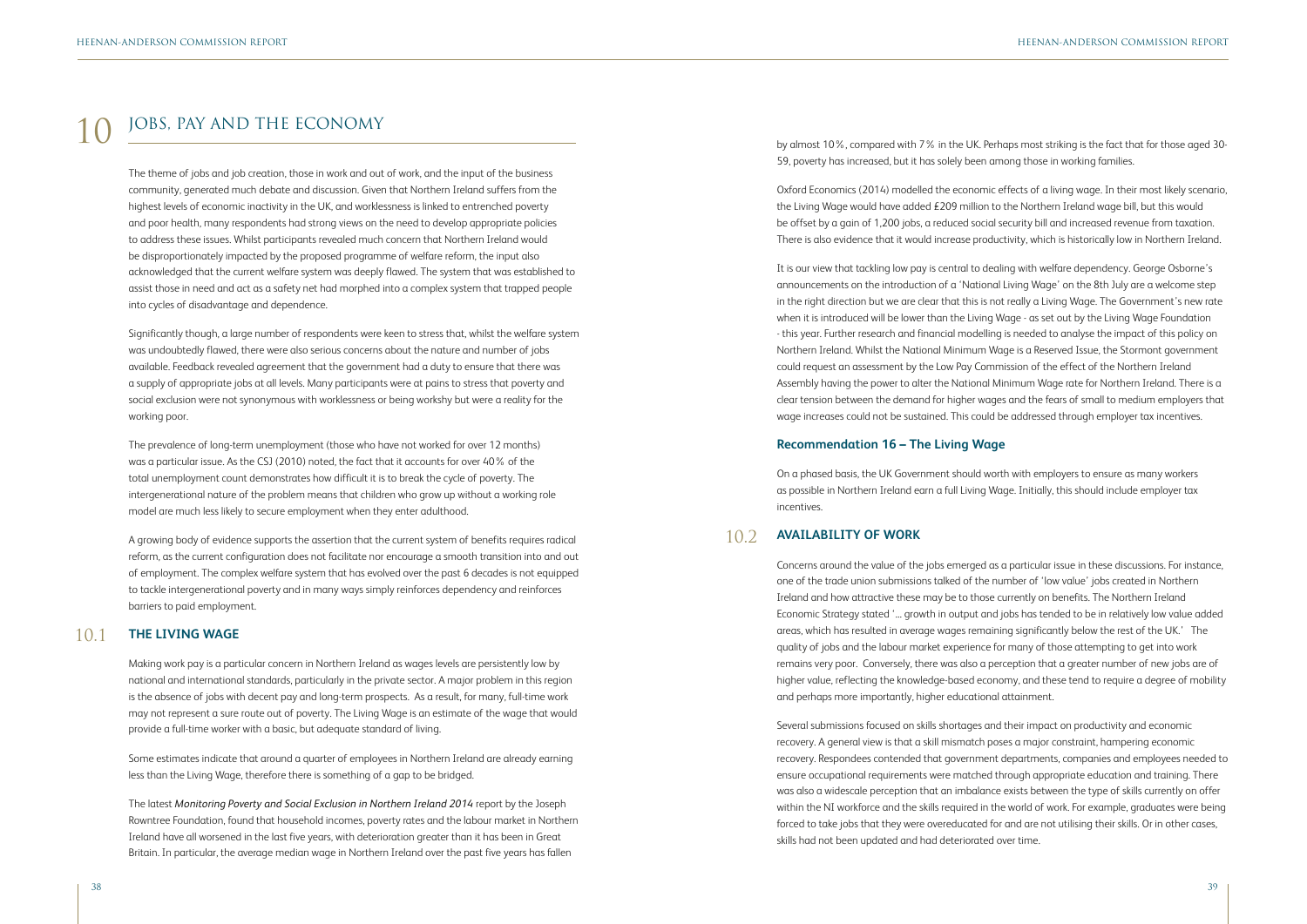Feedback highlighted the significant opportunities emerging within the creative industries sector, but these need to be appropriately promoted and supported. A major training firm stated that paying for professional industry training is difficult for those in disadvantaged areas, with no overall coordination of efforts in relation to training focused on 'meeting the real life practical needs of a fast developing and potentially very lucrative industry'.

Potential skills shortages in relation to the adult social care workforce, driven by an increasing focus on care in the community, were identified as an area of particular concern. It was noted that a strategy to address this would be enormously beneficial, with a focus on joined up collaboration between relevant departments. Some commented that social care apprenticeships were a useful way to begin to address this, and their recent discontinuation was unfortunate.

A need for a strategic approach to job creation also emerged as an issue, together with the belief that there was a general disconnect between the needs of businesses and the existing skills base.

Several of our consultees also referred to the need for businesses to be better informed around childcare and transport requirements. For many people, commuting long distances to work had a detrimental impact on their quality of life. Interestingly, feedback suggested that local businesses had not taken advantages of advances in communication and many people were travelling needlessly, as we did not have a culture of working from home.

The submission from a local innovation and knowledge-based organisation referred to a tendency to overlook local ideas and go elsewhere for innovation, when in fact inspiration may be on our own doorstep. To ensure a durable peace with prosperity, Northern Ireland needs to build a modern 21st century version of its earlier, very successful innovation economy, and this time, one that is inclusive and accessible to all. The organisation also recommended 'connecting globally to develop locally' and further stated that the most effective innovation initiatives are those that generate a vibrant innovation ecosystem, which includes social and cultural innovation. This could be seen in practice in the Commission's site visit to the FabLab at the Ashton Centre; a digital fabrication laboratory which is part of a global network of FabLabs that were set up to inspire people and entrepreneurs to turn their ideas into new products and prototypes by giving them access to a range of advanced digital manufacturing technology.

Less than ten years ago the area of land known as Queen's Island was a wasteland. The shipyards had declined and were viewed by many as a relic of the past. Today the newTitanic Quarter has been regenerated through a £7 billion project, which includes the award-winning Titanic themed visitors' centre, a college campus and one of Europe's newest, most innovative film studios. Significantly though, the island is home to a whole new generation of innovators and technology companies.

In the Northern Ireland Science Park, over one hundred companies are working to ensure Belfast is at the forefront of the knowledge economy. This knowledge-based hub is an example of how we can successfully carve out a niche area and compete globally.

### **Recommendation 17 – Workforce Skills Strategies**

Tackling worklessness should be a key element of updated skills strategies for the IT, tourism, manufacturing and creative industry sectors.

Regional disparities remain a key concern in Northern Ireland with a prevailing belief that Northern Ireland is Belfast-centric. Consultees living in the North-West area cited major gaps across a key range of public sector areas such as education, health, employment, access to services and indeed life expectancy. Despite government promises and the establishment of a North-West Ministerial subgroup, funding and support was believed to be heavily biased towards Belfast, at the expense of the North-West. Communities here that have been disadvantaged for generations remain stubbornly at the bottom of the league tables for poverty and deprivation.

The infrastructure in the North-West remains a particular issue, including a lack of progress on the proposed A5 and A6 roads. Derry and Strabane have the highest rates of unemployment, highest levels of free school meal entitlement, highest levels of housing stress and lowest levels of life expectancy in Northern Ireland. Invest Northern Ireland figures reveal that fewer than 10 per cent of jobs created were in Derry and Strabane.

### **REGIONAL DISPARITIES** 10.3

The gap in prosperity between the East and West of the region was described as socially unjust and economically inefficient. There was a strong belief that we needed an economic strategy that worked for the whole of Northern Ireland. Many noted that the latest round of cuts and austerity would disproportionately hit those areas that were most in need of investment. The regional economy was described as weak and unbalanced with too much focus on jobs in the poorly paid service industry. The 'growing chasm' between areas in Northern Ireland was the focus of much anger and concern. Respondents in the North-West demanded increased spending, improved infrastructure and increased investment. Feedback claimed that the sidelining of the second city was a 'scandalous waste of talent, opportunities and economic capacity'.

Consultees proposed that the Executive should work with the Westminster government to address the regional disparities in investment and infrastructure. This could include measures such as:

• Developing bespoke programmes to tackle underachievement and unemployment

- Prioritising geographical areas
- Developing Enterprise Zones
- 
- Ensuring the infrastructure in these regions is fit for purpose
- Devolving appropriate powers to local councils
- Investing in local young people
- the regions

• A Northern Ireland Infrastructure Conference to encourage international investment across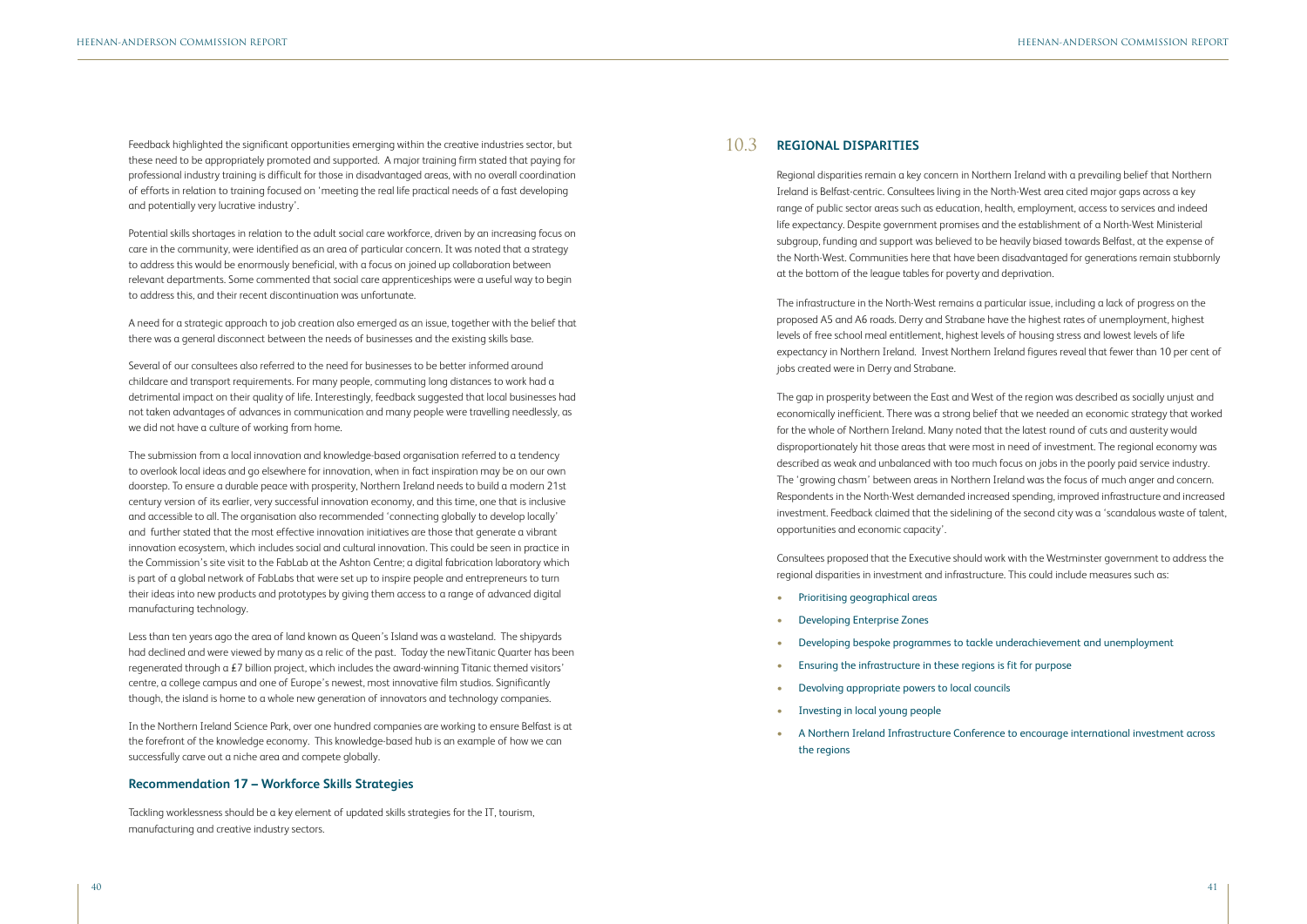The recent announcements around cuts to university places also raised concern, in particular the extent to which this was short sighted and counterintuitive. If growing the economy is the number one priority for Northern Ireland, it will be important to ensure the skills base is growing and more talented young people choose to study and work in Northern Ireland. Not prioritising this area was referred to by one business leader as 'cutting off the pipeline that fuels prosperity'.

We believe consideration should be given to developing a City Deal in Derry-Londonderry to address regional inequalities and disparities. A city deal is a UK-wide initiative which aims to help a city or region boost investment, promote growth and create jobs. This would involve a different approach to doing things and would entail the devolution of assets to support tailor-made interventions. Such measures would give local people greater control over shaping their future. In 2013 City Deal packages were concluded in 20 smaller cities in England, and the first Scottish deal for Glasgow was completed in early 2015.

Enterprise Zones are another option for addressing regional disparities, but will require partnership between the Treasury and the Northern Ireland Executive.

One of the sectorial representative bodies put forward a list of key policy priorities to 'help create employment, regenerate town centres, revamp car parking and create a fair planning system, which supports local business', and which by extension helps improve the economy and extend the benefits to those on the margins of our society. A local community development organisation also suggested that the private sector should be using Corporate Social Responsibility programmes to increase links to support community development.

Examples were provided of effective job creation activities where paid jobs or apprenticeships were ring-fenced for the long-term unemployed. One such example was the Stadia Project run by DCAL, which provided opportunities in the construction industry for the long-term unemployed. The example was also provided of Belfast City Council passing a motion that its future capital procurement should include a social clause where the deliverer of services has to ring-fence a proportion of jobs for the long-term unemployed.

### **Recommendation 18 – Infrastructure Investment Summit**

The UK Government, working with the NI Executive, should organise a major Northern Ireland International Infrastructure Investment Conference to identify models of modernisation across the world, examine possible funding options and set new priorities for Northern Ireland.

The barriers to acquiring skills when many courses or schemes had relatively high entry requirements was a focus in the discussions. For example participants cited some apprenticeship courses or vocational training programmes that required a minimum of five GCSEs, including Maths and English. It was suggested that this entry requirement should be reviewed as there was a perception that it was inappropriate for these types of courses.

### **REGENERATION**  10.4

A specific example used was the recent oil rig refurbishment at Harland and Wolff. An identified lack of skills in the area of welding resulted in a bespoke local initiative being introduced which provided the necessary apprenticeships in welding.

A submission from one of the further education colleges welcomes the emergence of apprenticeships in non-traditional white-collar occupations including software engineering, ICT and agri-food. After several successful pilots, the college noted that apprenticeships at youth and higher levels will be key to a strong skills escalator and will support the retention of skills in the region.

### **AVAILABILITY OF SKILLS AND LABOUR** 10.5

A recent submission in relation to the future of higher education in Northern Ireland also picks up on the theme of skills and talent retention, seeing higher education institutions as businesses generating economic activity, jobs and output and contributing to GDP. These are 'anchor institutions' to attract and retain business and investment in the region. The employment generated by higher education institutions and their students is equal to around 2.6% of all Northern Ireland employment.

However, discussions with higher education institutions also suggest that around one third of our potential students are choosing to go to higher education institutions outside of Northern Ireland, and of these only one third will return.

Indeed, some consultees and submissions while welcoming the acquisition of specific skills for specific jobs, were more focused on the acquisition of transferrable skills.

# **Recommendation 19 – Start-up Survival Plan**

Research should be undertaken to ascertain why NI has the lowest 5-year survival rate of business start-ups by region in the UK. This would enable government to identify how best to support these start-ups.

### **Recommendation 20 – Work to Learn**

Creating work-to-learn cultures within workplaces can help to address in-work poverty by providing developmental opportunities. Targeted action is required in sectors where low-paid workers tend to be concentrated.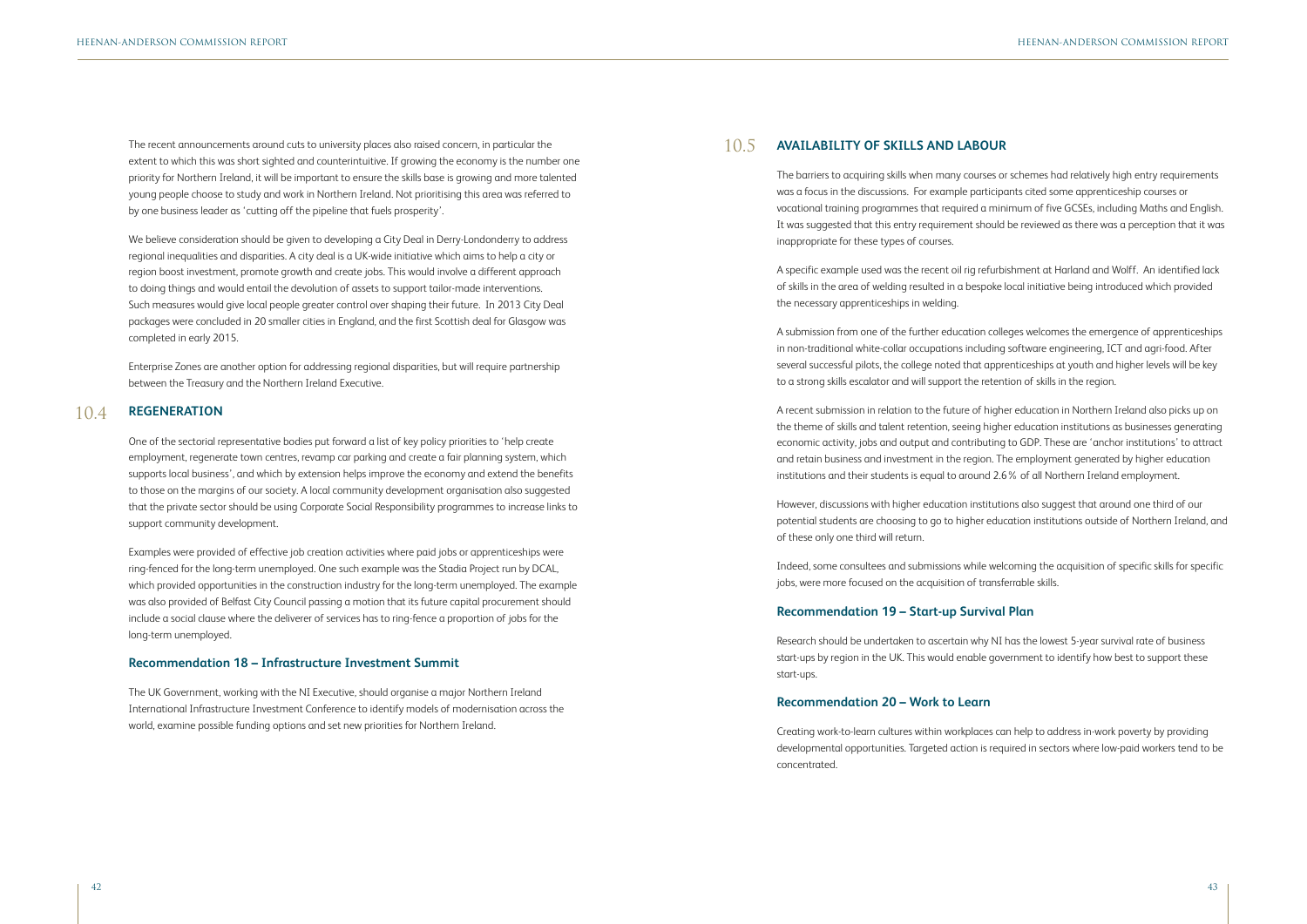The consultation exercise also brought forward a range of views, suggestions and insights into other related issues and opportunities to improve the quality of life and life chances for future generations in Northern Ireland. As these submissions offered valuable ideas, we felt they were worth including in this report.

The power of sport and play, and the benefits, were raised in a number of submissions. The Sport Changes Life initiative that has been introduced in deprived areas of Northern Ireland enables the provision of positive feedback to children and young people who may not get any other form of reinforcement.

Playboard NI has launched a 'Let Us Play' campaign focusing on making the right to play a reality for all children and young people in Northern Ireland. Play helps in the development of creativity, imagination, self-esteem and resilience, as well as contributing to social, emotional and physical wellbeing.

A submission received from a local football coaching service working in areas of deprivation, stated that it received little or no statutory support, and with Council facilities are going up in price, the costs were pricing them out of delivering a service. Their submission cited a Dutch model where a Sports Token benefit to parents on low income/benefits could be used to help their children to participate in sports and activity programmes.

A number of community groups also mentioned the importance of street arts and public art in involving those who otherwise would not get access to the world of art, and in building a sense of purpose and pride in the local community.

# 11 OTHER ISSUES 12 CROSS-CUTTING THEMES

# IN THE PROCESS OF THIS CONSULTATION EXERCISE, IT BECAME APPARENT THAT THERE WERE MAJOR FACTORS UNIQUE TO NORTHERN IRELAND THAT UNDERLAY AND INFLUENCED ALL OUR

KEY THEMES. WE DISCUSS THESE CROSS-CUTTING THEMES HERE.

The matter of legacy and the impact of the Troubles represented a significant area of debate and contention that is much larger than the remit of this Commission. However, there are undoubtedly legacy issues that are perceived to exacerbate marginalisation and deprivation in Northern Ireland and cut across all the themes we have discussed so far.

It is important for the Westminster Government to acknowledge the extent to which the Troubles negatively impacted on aspiration and the creation of prosperity and contributed to economic deprivation. Communities that had suffered the most during the conflict continued to suffer disproportionately in the post conflict period.

Indeed submissions provided statistical evidence that areas experiencing the greatest deprivation include some of those most affected by the Troubles. A community-based partnership contended that there was an urgent need for acknowledgement that the Troubles have compounded economic marginalisation and deprivation. Similarly, a children's pressure group stated there should be recognition of the relationship between experience of the conflict and experience of poverty and this should be reflected in government policy.

### **LEGACY ISSUES** 12.1

The trauma and devastation caused by the long period of conflict makes Northern Ireland a special case among the UK regions and as such requires specific, tailored policy responses. Poverty and disadvantage have been deeply entrenched in many communities, and the frustration and anger around the perceived injustice of this was tangible in many of the communities we visited. Respondents referred to 'being written off' and being 'second class citizens' with little or no support to break cycles of dependency and disadvantage. Consensus exists that current policy interventions aimed to address the symptoms, but there was no commitment to address systemic failures.

A second significant cross-cutting theme which emerged from this research was the need for increased multi-agency and cross-departmental working. Working across boundaries to ensure effective interventions was described as 'common sense', a no-brainer', yet many were concerned that services were not based around the needs of service-users. Citizens were not at the heart of public services, and co-production and design of services were suggested as alternative models.

### **JOINED UP GOVERNMENT** 12.2

Voluntary and community sector representatives were particularly vocal about the need for government departments to communicate effectively and work together and avoid waste created by fragmented services which do not deliver outcomes. They felt that the development of one stop shops such as 'family hubs' were a sensible way of delivering co-ordinated services, and praised this multiagency approach.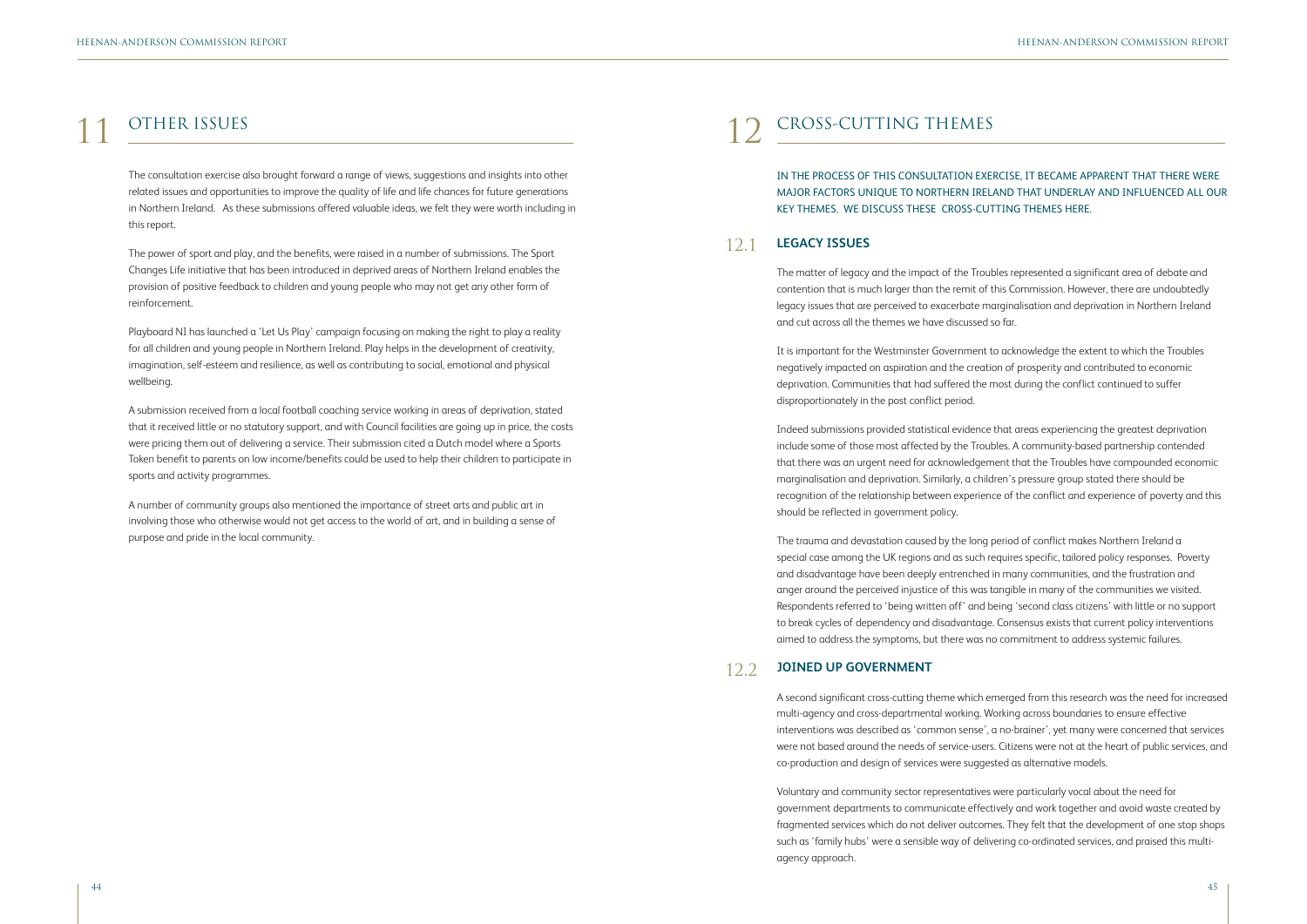# 13 CONCLUSIONS

The report has identified three key themes: Early Intervention, Education, and Jobs and the Economy, which have emerged from this Commission on intergenerational poverty in Northern Ireland. Clearly there are no quick fix solutions to some of the problems we have outlined in this report, and the issues interlink and interact in a seemingly intractable web. Poverty is linked to health, health is linked to income and income is linked to education. Whilst these problems are multi-layered and challenging, it is unacceptable to consign them to the 'too difficult' box, and give up trying to solve them. We must introduce new ways of working and stop doing what does not work. This also requires us to identify and collect the evidence on what works and why.

Most politicians in Northern Ireland want to change things for the better, and they and the public are frustrated at the pace of change. Northern Ireland's greatest asset is its vibrant, talented, welleducated, young population. We must make the most of this valuable resource and ensure that every individual, no matter where they come from, is able to achieve their potential. Success may come through small and incremental gains, which improve outcomes and have mutual and obvious benefit. It is hoped that the recommendations in this report will be the start of a national conversation about how we can build a more prosperous, inclusive and secure Northern Ireland.

Whilst undertaking this research, we met many individuals and groups who are ambitious for their families and communities and are determined to break out of cycles of deprivation. It is incumbent on policy-makers and all sections of society to work together to formulate answers to some of these challenges which continue to prevent Northern Ireland from moving forward towards a bright, thriving future.

# APPENDIX A: PANEL MEMBERS

**Professor Deirdre Heenan** Pro-Vice-Chancellor (Communication) and Provost (Coleraine & Magee) of Ulster University

**Colin Anderson OBE**  ASG Executive Chair and CEO

**Alan Crowe** Chief Executive of Co-Ownership Housing

**Stephen Kingon CBE** Consultant

**Patricia O'Hagan MBE** Chief Executive of Core Systems

**Glyn Roberts** Chief Executive of the Northern Ireland Independent Retail Trade Association (NIIRTA)

**Peter Bunting** Assistant General Secretary for the Irish Congress of Trade Unions

**Derek Birrell** Professor of Social Policy and Administration at Ulster University

**Fedelma Harkin** CEO of the Talent Tribe

**Lisa McElherron** Head of Public Affairs in NICVA

**Andy McMorran OBE** Educationalist

**John McMullan** Chief Executive of Bryson Charitable Group

**Siobhán Fitzpatrick CBE** Chief Executive Officer of Early Years

**Séamas Heaney** Project Director of the Old Library Trust (OLT)

**June Trimble** Chief Executive of YouthAction Northern Ireland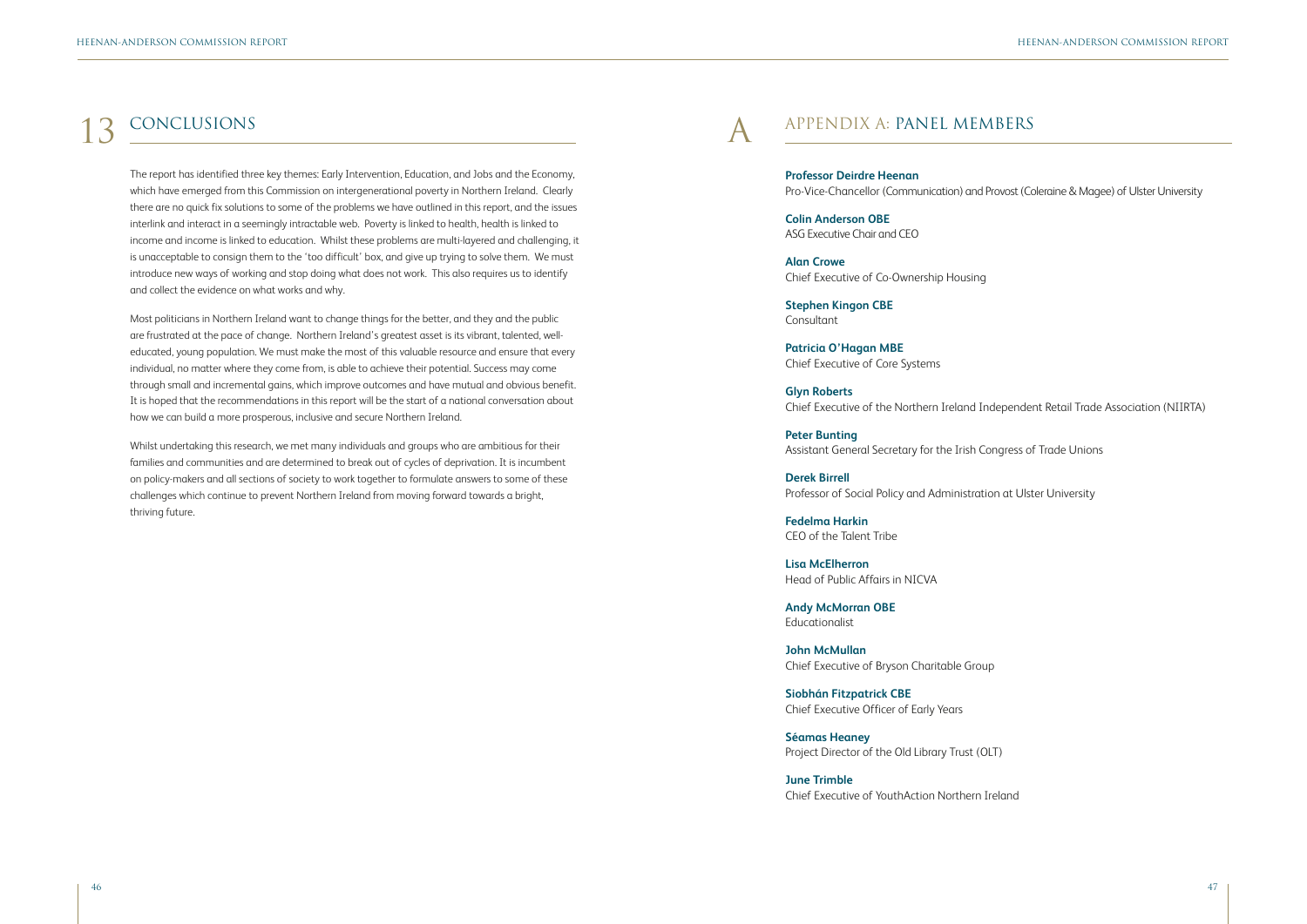# B APPENDIX B: LIST OF SUBMISSIONS

| <b>Wave Injured Group</b>                  | <b>Labour Party in NI</b>                                    |
|--------------------------------------------|--------------------------------------------------------------|
| <b>EOS NI</b>                              | <b>First Steps Women's Centre</b>                            |
| <b>Youth Action NI</b>                     | <b>Monina O'Prey</b>                                         |
| <b>NIPSA</b>                               | <b>Federation of Small Businesses</b>                        |
| <b>Doctor Rosaleen Rogers</b>              | <b>The Prince's Trust</b>                                    |
| <b>Nevin Economic Research Institute</b>   | <b>Include Youth</b>                                         |
| <b>John OFarrell</b>                       | <b>NASUWT</b>                                                |
| <b>Co-Ownership Housing</b>                | <b>Relatives for Justice</b>                                 |
| <b>Michael Gillespie</b>                   | <b>Oxfam Ireland</b>                                         |
| <b>Stephen Hopkins</b>                     | <b>Northern Ireland Science Park</b>                         |
| <b>Grafton Recruitment</b>                 | <b>Start360</b>                                              |
| <b>David Graham Reilly</b>                 | <b>Training for Women Network (TWN)</b>                      |
| <b>Carnegie UK Trust</b>                   | <b>Co-operation Ireland</b>                                  |
| <b>NUS-USI</b>                             | <b>Advice NI as NIAPN Board member</b>                       |
| <b>Kate O'Halloran</b>                     | <b>Northern Ireland Chamber of Commerce</b>                  |
| <b>The Centre for Cross Border Studies</b> | and Industry                                                 |
| <b>Jim McCusker</b>                        | <b>Integrated Education Fund</b><br><b>Save the Children</b> |
| <b>Children in Northern Ireland</b>        | <b>PlayBoard NI</b>                                          |
| <b>Tom Woolley</b>                         |                                                              |
| <b>Public Health Agency</b>                | <b>Human Rights Consortium</b>                               |
| <b>Stephen Baker</b>                       | <b>Young Enterprise NI</b>                                   |
|                                            | <b>NIACRO</b>                                                |

# B APPENDIX B: LIST OF SUBMISSIONS

**Participation and the Practice of Rights (PPR)**

**East Belfast Community Development Agency**

**EOS NI**

**North Belfast Partnership**

**Early Years - the organisation for young children**

**Newington Housing Association**

**Core Systems**

**Sandy Row Community Forum**

**Disability Action**

**Upper Andersonstown Community Form** 

**Children's Law Centre**

**Stratagem**

**Ashton Community Trust**

**Advice NI**

**NIIRTA**

**Core Systems (Trauma Awareness)**

**Momentum**

**NI Branch Co-operative Party**

**Ashton Community Trust**

**Centre For Social Justice**

| Ś  | <b>Robin Wilson Policy Analyst</b>                                                     |
|----|----------------------------------------------------------------------------------------|
|    | <b>DEL</b>                                                                             |
|    | <b>STEP</b>                                                                            |
|    | J.T.C. (Hans) Borghmans                                                                |
|    | <b>Ulster University and The George</b><br><b>Washington University, Washington DC</b> |
| g  | <b>NICVA</b>                                                                           |
|    | <b>Talent Tribe</b>                                                                    |
|    | <b>TW Sports</b>                                                                       |
|    | <b>Unity of Purpose</b>                                                                |
|    | <b>Early Intervention City Region</b>                                                  |
| um | <b>Ulster University</b>                                                               |
|    | <b>Northern Ireland Healthy Living</b><br><b>Centres Alliance</b>                      |
|    | <b>Joseph Rowntree Foundation</b>                                                      |
|    | <b>Ashfield Boys School</b>                                                            |
|    | <b>OFMDFM (Delivering Social Change)</b>                                               |
|    | <b>Children's Law Centre</b>                                                           |
|    | <b>Bernard Barker article</b><br>c/o Seamas Heaney                                     |
|    | <b>Mirabilis Health</b>                                                                |
|    | <b>Queen's University Belfast</b>                                                      |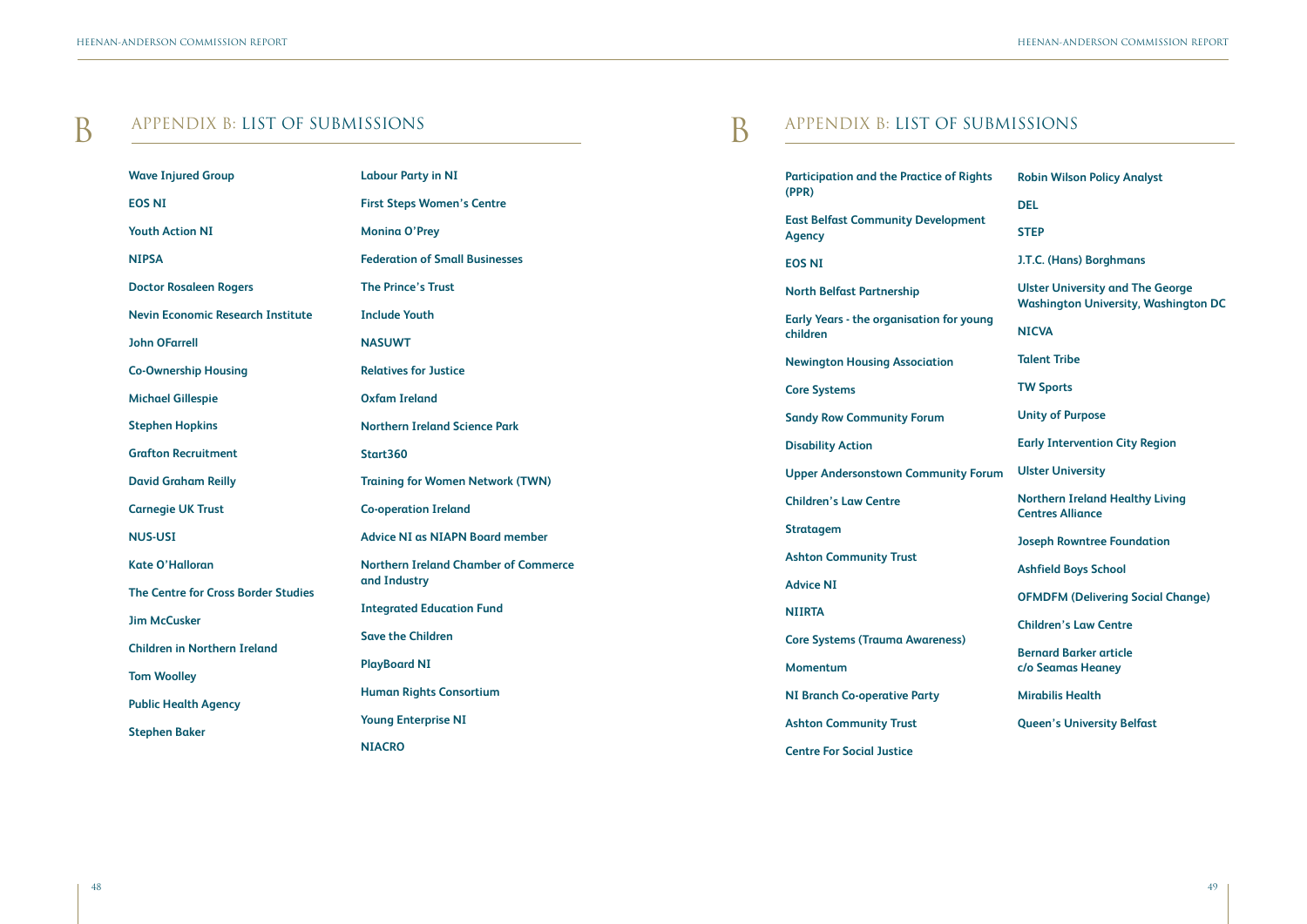| APPENDIX C: REFERENCES                                                                                                                                                                               | <b>NOTES</b> |
|------------------------------------------------------------------------------------------------------------------------------------------------------------------------------------------------------|--------------|
| Allen, G., 2011. Early Intervention: the next steps. Independent Report to Her Majesty's<br>Government. London.                                                                                      |              |
| Bamford, D., 2006. A vision of a comprehensive child and adolescent mental health service in NI.<br>The Bamford Review of Mental Health and Learning Disability, DHSSPS, Belfast.                    |              |
| Carnegie UK Trust, 2015. Towards a Wellbeing Framework: findings from the Roundtable on<br>Measuring Wellbeing in Northern Ireland. Carnegie UK Trust, London.                                       |              |
| CBI, 2015. Education and Skills Survey. London.                                                                                                                                                      |              |
| Civic Forum, 2002. A Regional Strategy for Social Inclusion. Civic Forum. Belfast.                                                                                                                   |              |
| Department of Education, 2011. Early Years. Foundations for Life, Health and Learning: An<br>independent report on the early years foundation stage to Her Majesty's Government. London.             |              |
| Department of Employment and Learning (DEL), 2014. Securing our Success: The Northern<br>Ireland Strategy on Apprenticeships. Belfast.                                                               |              |
| Joseph Rowntree Foundation, 2014. Monitoring Poverty and Social Exclusion. York.                                                                                                                     |              |
| Knox. C., 2014. Northern Ireland: where is the peace dividend? Policy and Politics, 1-19.                                                                                                            |              |
| McAlister, S., Scraton, P., and Haydon, D., 2014. Childhood in transition: growing up in 'post-<br>conflict' Northern Ireland. Children's Geographies 12 (3), 297-311.                               |              |
| National Children's Bureau NI, 2013. Early Intervention: The Northern Ireland Landscape.                                                                                                             |              |
| Nolan, P., 2012. Northern Ireland Peace Monitoring Report, Number One. CRC, Belfast.                                                                                                                 |              |
| Nolan, P., 2014. Northern Ireland Peace Monitoring Report, Number Three. CRC, Belfast.                                                                                                               |              |
| Northern Ireland Audit Office, 2015. DE: Sustainability of Schools. Belfast.                                                                                                                         |              |
| Northern Ireland Audit Office, 2013. Improving Literacy and Numeracy Achievement in Schools.<br>Belfast.                                                                                             |              |
| Prince's Trust, 2010. The Cost of Exclusion: Counting the Cost of Youth Disadvantage in the UK.<br>London.                                                                                           |              |
| Report of the UK Children's Commissioners, 2015. UN Committee on the Rights of the Child<br>Examination of the Fifth Periodic Report of the United Kingdom of Great Britain and Northern<br>Ireland. |              |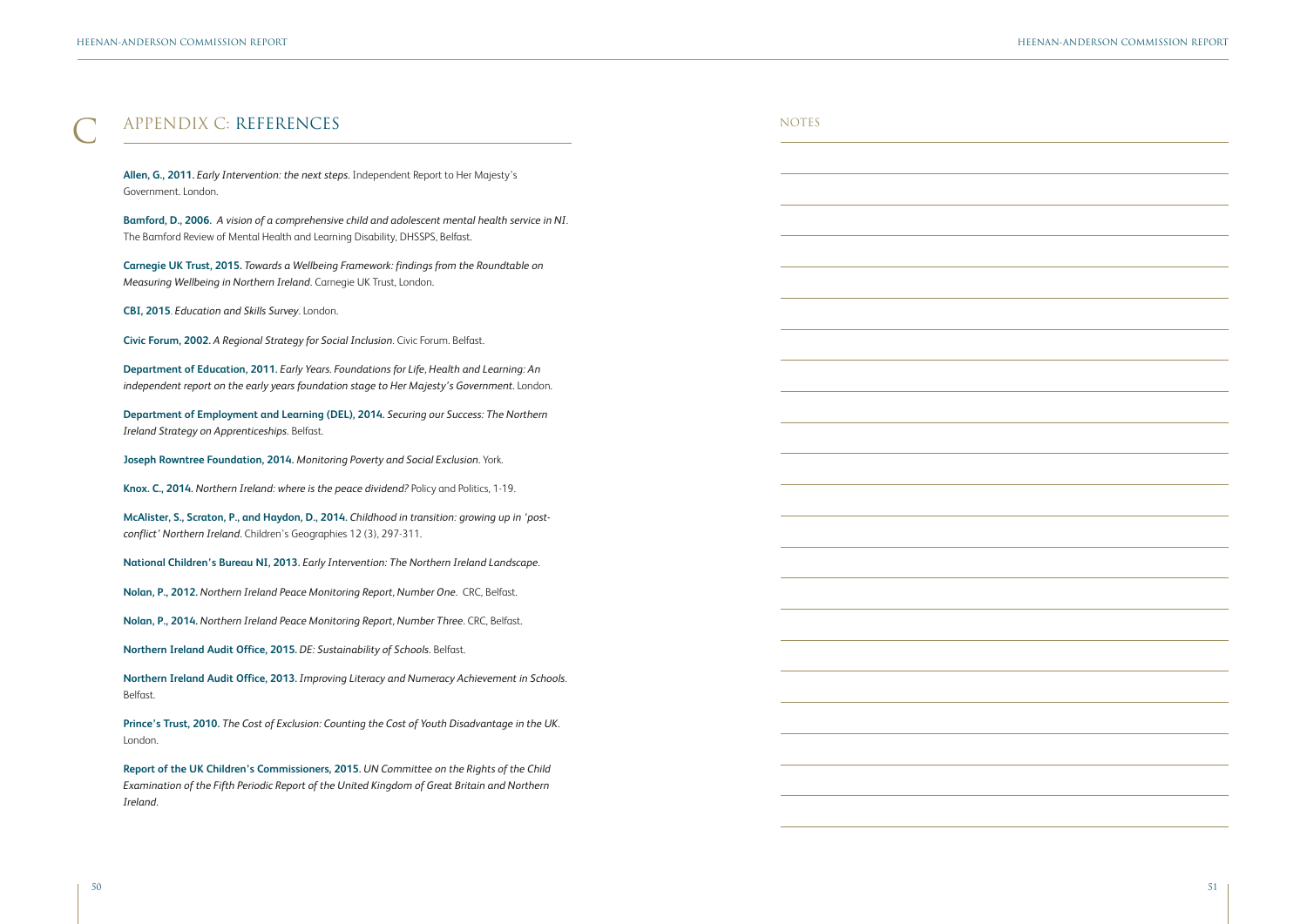$\overline{\phantom{a}}$ 

 $\overline{\phantom{a}}$ 

 $\sim$ 

 $\sim$ 

 $\overline{\phantom{a}}$ 

 $\overline{\phantom{a}}$ 

 $\sim$ 

 $\overline{\phantom{a}}$ 

 $\overline{\phantom{0}}$ 

NOTES

 $\overline{\phantom{0}}$